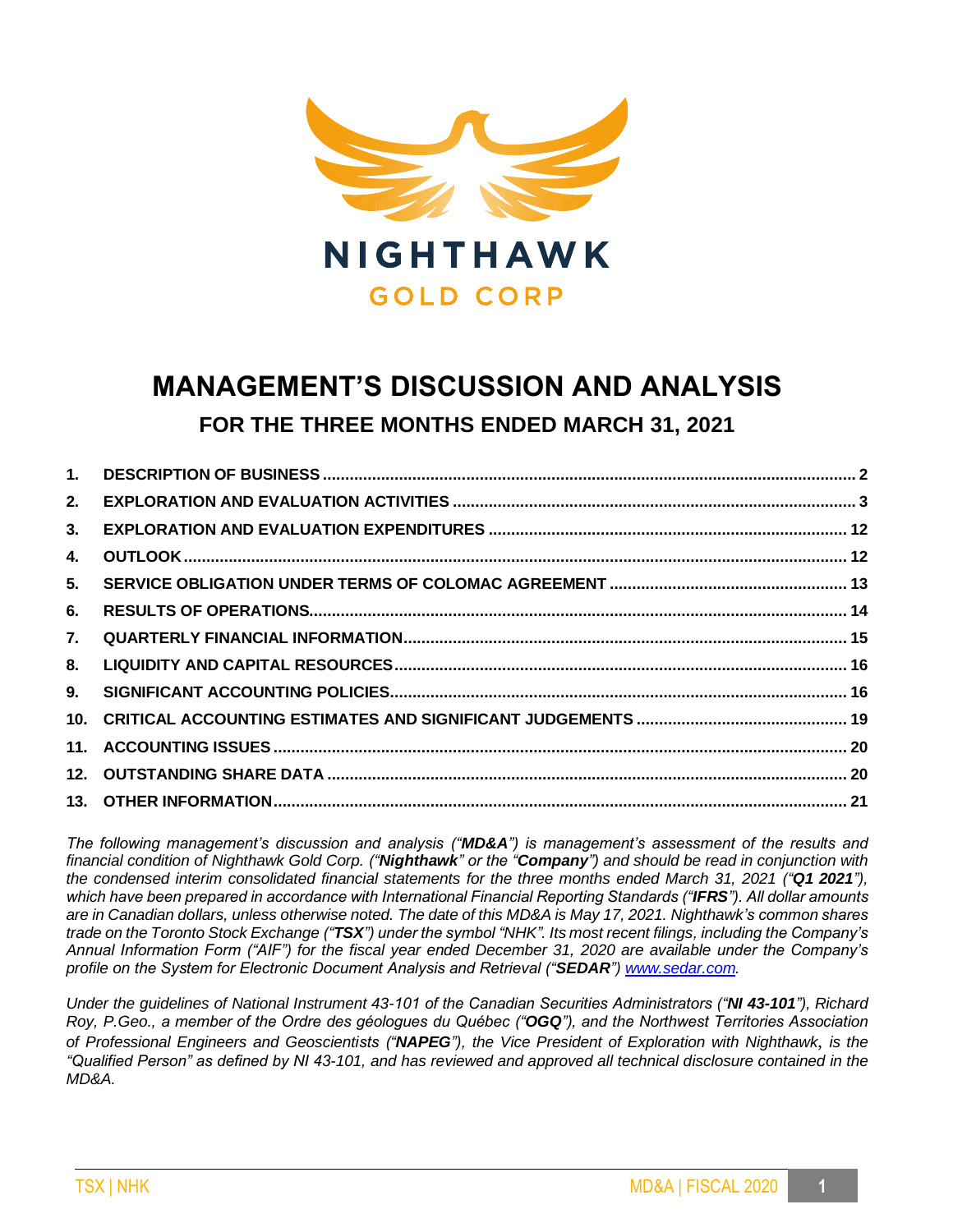

*Please refer to "NI 43-101 Technical Report and Up-Date of the Mineral Resource Estimate for the Indin Lake Gold Property, Northwest Territories, Canada", dated March 30, 2021, as filed under the Company's profile on [www.sedar.com.](http://www.sedar.com/)*

# **1. DESCRIPTION OF BUSINESS**

Nighthawk is a Canadian-based gold exploration company with 100% ownership of the Indin Lake Gold Property, a large, district-scale land position located 200 km north of Yellowknife, Northwest Territories ("**NWT**"), Canada. Nighthawk controls over 90% of a vastly underexplored Archean gold camp encompassing a total land package of 229,791 acres or 930 square kilometres ("**km**") within the Indin Lake Greenstone Belt.

Since its incorporation, mineral exploration activities have been Nighthawk's sole business and the Company has not conducted any revenue generating operations to date. As at March 31, 2021, Nighthawk had working capital of \$4.2 million (including cash of \$5.0 million), exploration and evaluation assets of \$11.6 million, restricted cash of \$4.7 million, and long-term liabilities, which primarily consisted of a provision for service obligation of \$3.0 million and a flow-through share premium liability of \$0.5 million. As of March 31, 2021, the Company has flow-through expenditure commitments of \$2.5 million which must be spent by December 31, 2021.

The global outbreak of COVID-19 ("**Coronavirus**") continued during the three months ended March 31, 2021, which has had a significant impact on businesses through the restrictions put in place by the Canadian governments regarding travel, business operations and isolation/quarantine orders. At this time, the extent of the impact the Coronavirus outbreak may have on the Company is unknown, as this will depend on future developments that are highly uncertain and that cannot be predicted with confidence. These uncertainties arise from the inability to predict the ultimate geographic spread of the disease, and the duration of the outbreak, including the duration of travel restrictions, business closures or disruptions, and quarantine/isolation measures that are currently, or may be put, in place by Canada and other countries to fight the spread of the virus. While the extent of the impact is unknown, we anticipate this outbreak may cause supply chain disruptions, and staff shortages, all of which may negatively impact the Company's business and financial condition.

In light of the current Coronavirus pandemic, the Company has taken precautions to ensure the safety and well-being of all personnel at site, as well as the surrounding communities. The Company began exploration activities in March 2021. As of the date of this document, the Company is not aware of any site personnel having contracted Coronavirus.

Under an agreement dated February 17, 2021, the Company was granted an option to acquire a 100% interest in the Kim and Cass Property, consisting of 4 contiguous mining leases adjacent to Nighthawk's existing Indin Lake Gold Property. As part of the terms of the option agreement, the Company has agreed to pay aggregate consideration of \$1.1 million (pursuant to the schedule below) and grant a 2.5% net smelter return ("**NSR**") royalty. In addition, the Company shall have the right, at any time, to purchase up to 100% of the NSR for up to \$2.5 million, thereby reducing the NSR to zero if the full 100% is purchased. The payment schedule is as follows:

- Upon execution of the option agreement \$400,000 (which was satisfied in full by the issuance of 340,000 common shares of the Company valued at \$374,000);
- On or before February 17, 2022 \$350,000 in any proportion of common shares or cash, at the Company's full discretion; and
- On or before February 17, 2023 \$350,000 in any proportion of common shares or cash, at the Company's full discretion.

Subsequent to period end on April 8, 2021, the Company completed a private placement pursuant to which the syndicate of underwriters purchased 2,550,000 units ("**2021 Units**"), 865,000 flow-through units (the "**2021 FT Units**"), and 5,750,000 premium flow-through units (the "**2021 Premium FT Units**") on a bought deal private placement basis (the "**2021 Offering**") for aggregate proceeds of \$10.95 million. The 2021 Units were sold at a price of \$0.96 per 2021 Unit, the 2021 FT Units were sold at a price of \$1.15 per 2021 FT Unit, and the 2021 Premium FT Units were sold at a price of \$1.305 per 2021 Premium FT Unit. Each 2021 Unit was comprised of one non-flow-through common share and 0.4 of one common share purchase warrant (each whole warrant, a "**2021 Warrant**"). Each 2021 FT Unit was comprised of one flow-through common share and 0.4 of one 2021 Warrant. Each 2021 Premium FT Unit was comprised of one flow-through common share and 0.4 of one 2021 Warrant. The common share component of both the 2021 FT Units and the 2021 Premium FT Units were qualified as "flow-through shares" within the meaning of the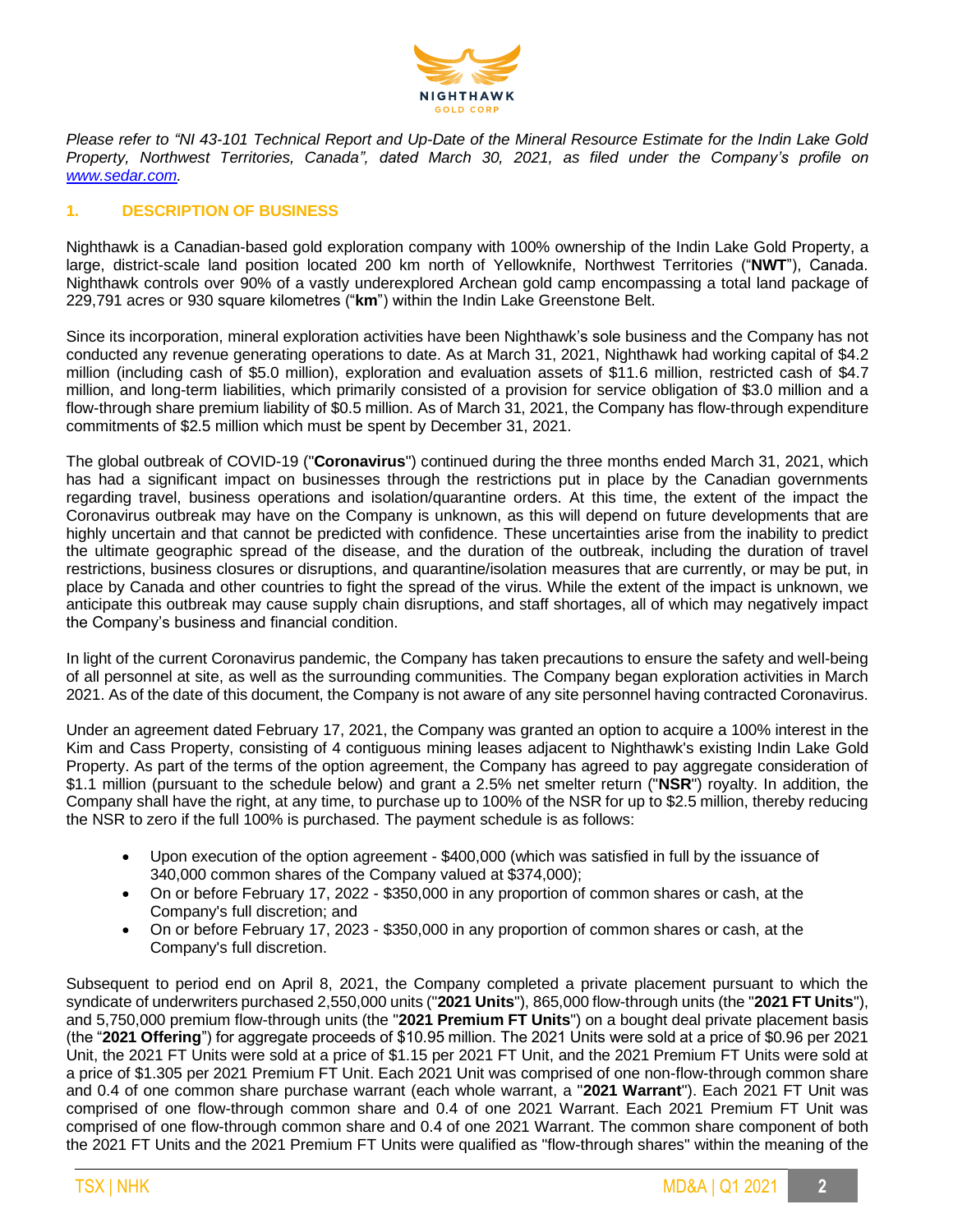

Income Tax Act (Canada). Each 2021 Warrant entitled the holder thereof to acquire one common share at a price of \$1.35 until the date that is 24 months following the closing date of the 2021 Offering.

# **2. EXPLORATION AND EVALUATION ACTIVITIES**

## *INDIN LAKE GOLD PROPERTY*

The Indin Lake Gold Property lies along the West Bay – Indin Lake Fault Zone, a regional structure that extends over 200 km from the shores of Great Slave Lake to areas north of the Indin Lake Greenstone Belt. This fault zone contains the historical Giant and Con gold mines (historical production of approximately 13 million ounces of gold ("**oz Au"**) to the south and Colomac (historic production of 527,908 oz Au) within its northern extent. The Company believes this structure has played a major role in the development and localization of gold mineralization; much the same role as that of other large regional fault zones, such as the Destor-Porcupine Fault's influence on gold deposit formation within the Timmins gold camp. The Indin Lake Greenstone Belt remains one of the few underexplored historic Archean gold camps in Canada.



*Figure 1 Indin Lake Gold Property*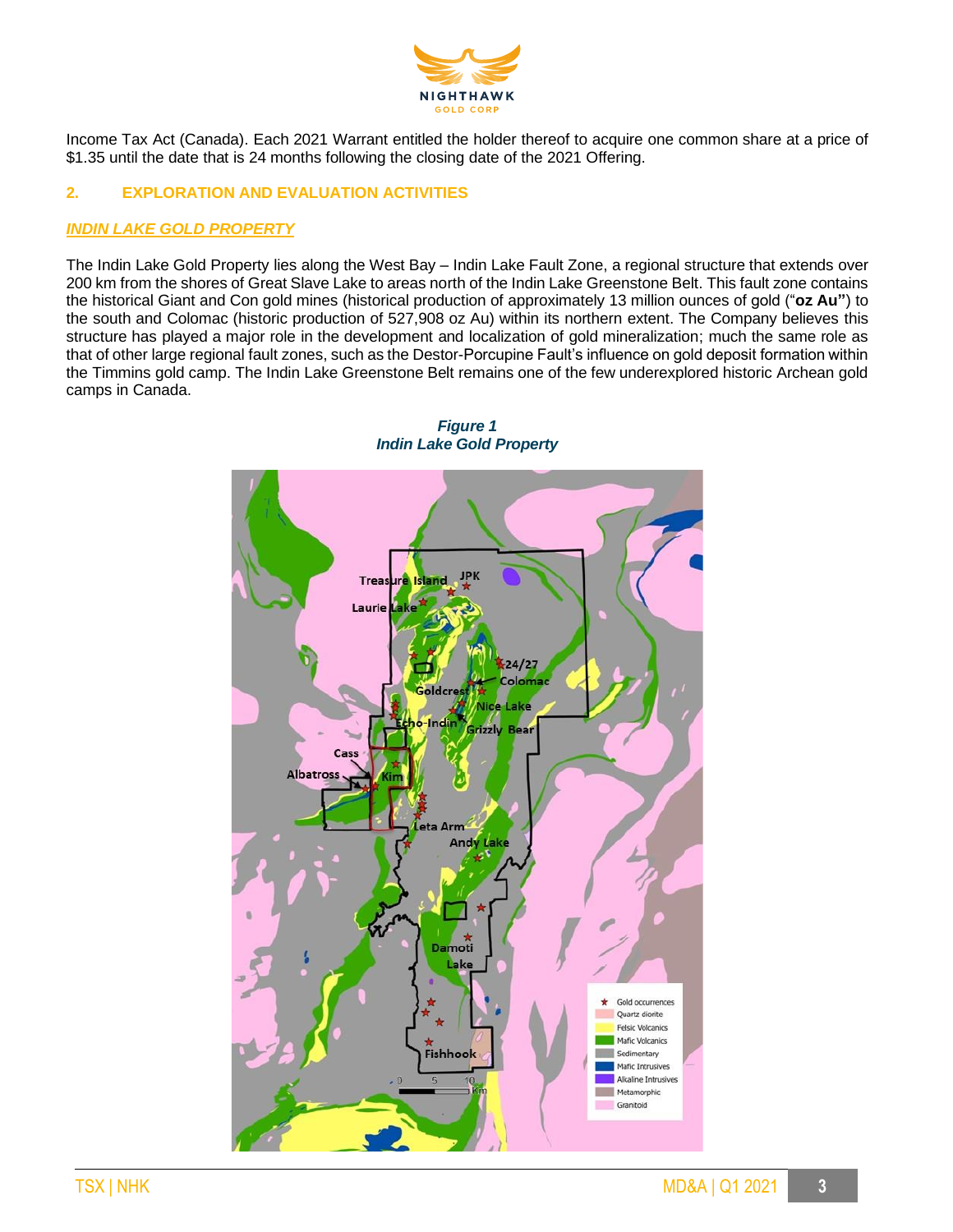

The property is located within a historic gold camp which had been largely ignored for almost twenty-five years, rendering it vastly underexplored with numerous untested prospective targets. Several gold deposits and showings lie within the property, the most significant being the Colomac Deposit ("**Colomac**"), a former producing open pit gold mine, which was acquired by Nighthawk in January 2012 (see Section 2.1 – Acquisitions). Nighthawk has significantly advanced Colomac along with four other deposits (Goldcrest, Grizzly Bear 24 and 27), that sit within close proximity to Colomac (the "**Colomac Centre**") while testing a number of high-priority regional gold exploration targets within its Indin Lake Gold Property. The Company has also conducted prospecting and regional mapping activities in search of new discoveries.

# *2.1 Acquisitions*

In August 2008, Nighthawk acquired 6 mining leases and 6 mining claims within the Indin Lake Greenstone Belt known as the Damoti Lake Gold Property, subject to an existing 2% NSR.

Under agreements dated in January 2011, and as amended in April 2013, the Company acquired a 100% interest in 15 mining leases and 3 mining claims located within the Indin Lake Greenstone Belt (the "**Indin Lake Claims/Leases**"), subject to existing NSR's on certain claims ranging from 2% to 5%, for payments totalling \$0.73 million.

In January and April 2011, the Company staked 107 additional mining claims within the Indin Lake Greenstone Belt thereby linking the Damoti Lake Gold Property with the Indin Lake Claims/Leases and consolidating much of the Indin Lake Gold camp to form the Indin Lake Gold Property.

Subsequent to year end on February 17, 2021, the Company entered into a binding option agreement for the Kim & Cass Property, 4 contiguous mining leases adjacent to Nighthawk's existing Indin Lake Gold Property as further described in Section 1 – Description of Business.

#### *Acquisition of Colomac Property*

On January 26, 2012, the Company completed an agreement (the "**Colomac Agreement**") to acquire 100% of the mineral claims and leases of the former producing Colomac Gold Mine and surrounding mineral leases (the "**Colomac Property**"), from Aboriginal Affairs and Northern Development Canada ("**AANDC**"). The Colomac Property lies within the central portion of Nighthawk's 229,791-acre Indin Lake Gold Property.

As consideration for the Colomac Property, Nighthawk committed to perform reclamation services on three other sites within the Indin Lake Gold Property land package which are the responsibility of AANDC, being the Diversified, Chalco Lake, and Spider Lake sites. The obligation for the reclamation services being carried out on behalf of AANDC totals a maximum of \$5.0 million. Upon closing, security in the form of letters of credit totalling \$5.0 million (\$3.0 million for the Diversified site, \$1.0 million for the Chalco Lake site and \$1.0 million for the Spider Lake site) were posted in favour of AANDC (collectively, the "**Colomac LOC's**") to secure the obligation to perform the services for each site. The Colomac LOC's are secured by guaranteed investment certificates at a Canadian chartered bank for the same amounts (the "**Colomac GIC's**"). The Company did not assume the reclamation liabilities of these three sites and is not responsible for any historical environmental liabilities associated with the Colomac Property. Upon completion of the reclamation services to the satisfaction of an independent third-party engineer, the Colomac LOC's with respect to each site will be released and the hold restriction on the related Colomac GIC will be eliminated. At any time, the Company may terminate the liability relating to this service obligation, but consequently would relinquish the related Colomac GIC still held as security against the Colomac LOC's at that time. See Section 5 – Service Obligation Under Terms of Colomac Agreement for further details. In March 2013, the reclamation activities at the Chalco Lake site were completed as the approval of the third-party engineer was obtained. Thus, the Colomac LOC with respect to the Chalco Lake site was released and the hold restriction on \$1.0 million was eliminated.

# *2.2 Colomac*

# *History of the Colomac Property*

Gold was initially discovered at the Colomac Property in 1945. In 1990, Neptune Resources Corp. ("**Neptune**") put the property into production but shut it down in 1991 due to unfavourable gold prices after producing 138,600 ounces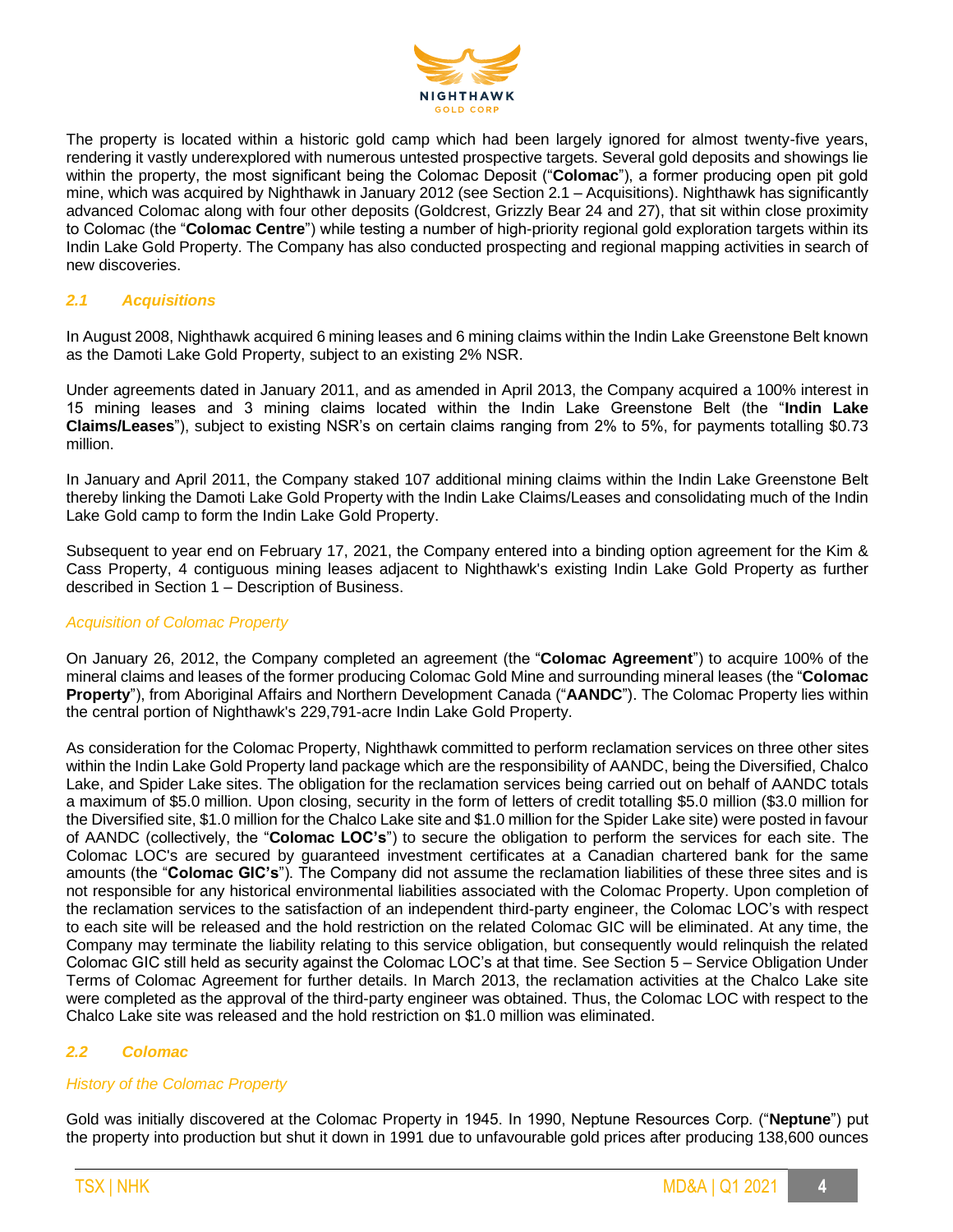

of gold. Royal Oak acquired Colomac from Neptune in April 1993. Royal Oak Mines Incorporated ("**Royal Oak**"), recommenced stripping operations in March 1994, with first gold production in July 1994. Royal Oak closed the mine in December 1997 citing low gold prices, and subsequently filed for court protection from its creditors under the Companies' Creditors Arrangement Act in April 1999. The AANDC (Aboriginal Affairs and Northern Development Canada) became the owner of Colomac by way of Court Order dated December 13, 1999, following the receivership of Royal Oak and its related companies and proceeded to complete the required remediation for the site. All mining and milling facilities were removed from the site subsequent to AANDC taking control of the property. During its peak, Royal Oak employed over 250 workers on the Colomac site, with reported total production of 527,908 ounces of gold.

# *Colomac Centre - Summary*

The Colomac camp site is located within the Colomac Centre and is accessed by winter road from Yellowknife for approximately three months each year, or year-round by aircraft to a 5,000-foot airstrip on site. The five known gold deposits (Colomac, Goldcrest, Grizzly Bear, 24 and 27), are all part of the 2021 Mineral Resource Estimate (the "**2021 MRE**"). The main Colomac Deposit saw historical, intermittent mining from 1990 to 1997 (see discussion above) and was limited to one of three shallow open pits developed on a steeply dipping quartz diorite intrusion. Mining activities exploited only a small portion of the 7 km mineralized strike length. All mining and processing equipment and infrastructure have been removed from site.



*Figure 2 Colomac Centre*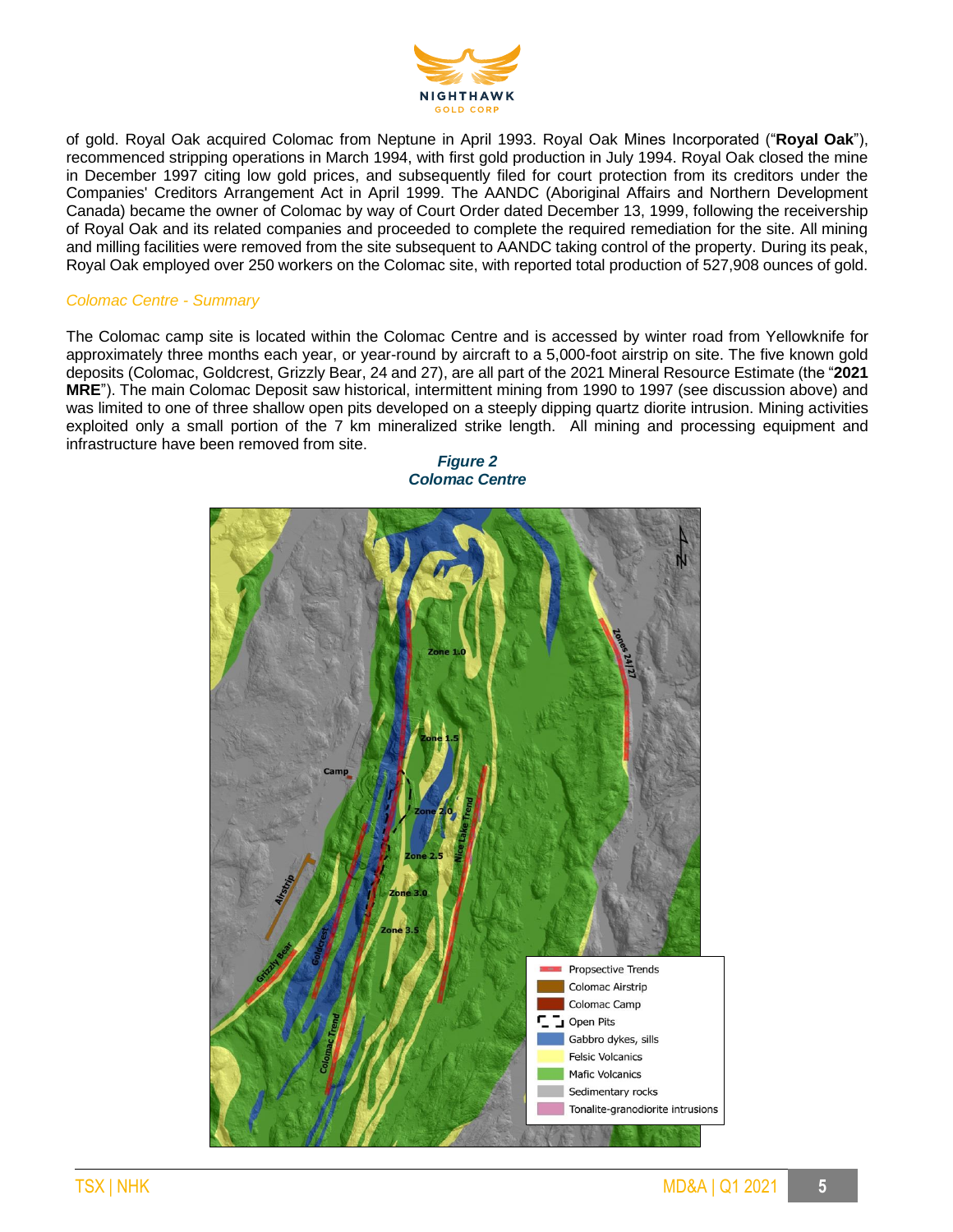

The five known gold deposits lie within a north striking, steeply dipping, Archean greenstone belt of deformed sedimentary and intermediate to ultramafic volcanic rocks. Deposits appear in two distinct geological settings. Colomac and Goldcrest are hosted within a differentiated mafic intrusion or sill, whereas the Grizzly Bear and 24/27 deposits occur near or within the sedimentary/volcanic rock contact.

Colomac occurs in a north-south striking differentiated mafic sill approximately 9 km long and 160 m wide bounded by mafic volcanic rocks. Mineralization is predominantly free gold spatially associated with quartz-carbonate veining and minor sulphides. During deformation, the sill behaved as a competent unit enclosed within more ductile rocks, thus representing the classic competency contrast condition present in many Archean lode gold camps. This has led to the preferential emplacement of gold-bearing veins within the intrusion.

#### *Colomac - Mineralized Zones and Exploration Potential*

The main Colomac deposit was arbitrarily divided into six mineralized zones (Zones 1.0, 1.5, 2.0, 2.5, 3.0 and 3.5) along a 7 km strike length, see Figure 3 (plus an additional 2km to the south which has never been tested). Colomac has received the majority of drilling metres since its acquisition in 2012, and currently accounts for 88% of the global resource base. The discovery of high-grade at Zone 1.5 in 2014 became the focus of the exploration program, with drilling aimed at further delineating this discrete high-grade domain, as well as targeting the potential for other highgrade domains along the 7 km strike length. This prompted the Company to conduct deeper drilling within Zones 1.5, 2.0 and 3.5, which led to the discovery that the mineralized portion of the sill (the quartz diorite) expanded in true width from 30-50 metres in the near surface environment up to 155 metres at depths below 600 m vertical.

#### *Figure 3 Colomac Deposit*



There remains considerable room for expansion along strike as well as to depth, but the near-term focus will be to optimize the near-surface resource growth opportunities.

#### *Other Deposits within the Colomac Centre*

Located immediately to the west of Zone 3.5 at Colomac lies a sister sill which is host to the Goldcrest Deposit. Goldcrest has a 3 km strike length and drilling has tested mineralization down to 350 metres below surface, where it remains open.

Grizzly Bear is located west of Goldcrest within the contact between sedimentary and volcanic rocks. Drilling has supported the continuity of this deposit and extended it to a depth of 200 metres vertical, where it remains open.

The 24/27 deposits are located approximately 3 km east of Zone 1.0 at Colomac have never been drilled by the Company. Inferred resources for these deposits are based on historical drilling conducted prior to Nighthawk's acquisition of the Colomac Property. In 2019 and 2020, the Company carried out extensive outcrop stripping, mapping, and channel sampling programs on this highly prospective area to better understand the controls on mineralization in preparation for future drilling.

The Company intends to test all of these targets as part of the 2021 drilling program, where they will be drilled principally on-strike for additional in-pit resources.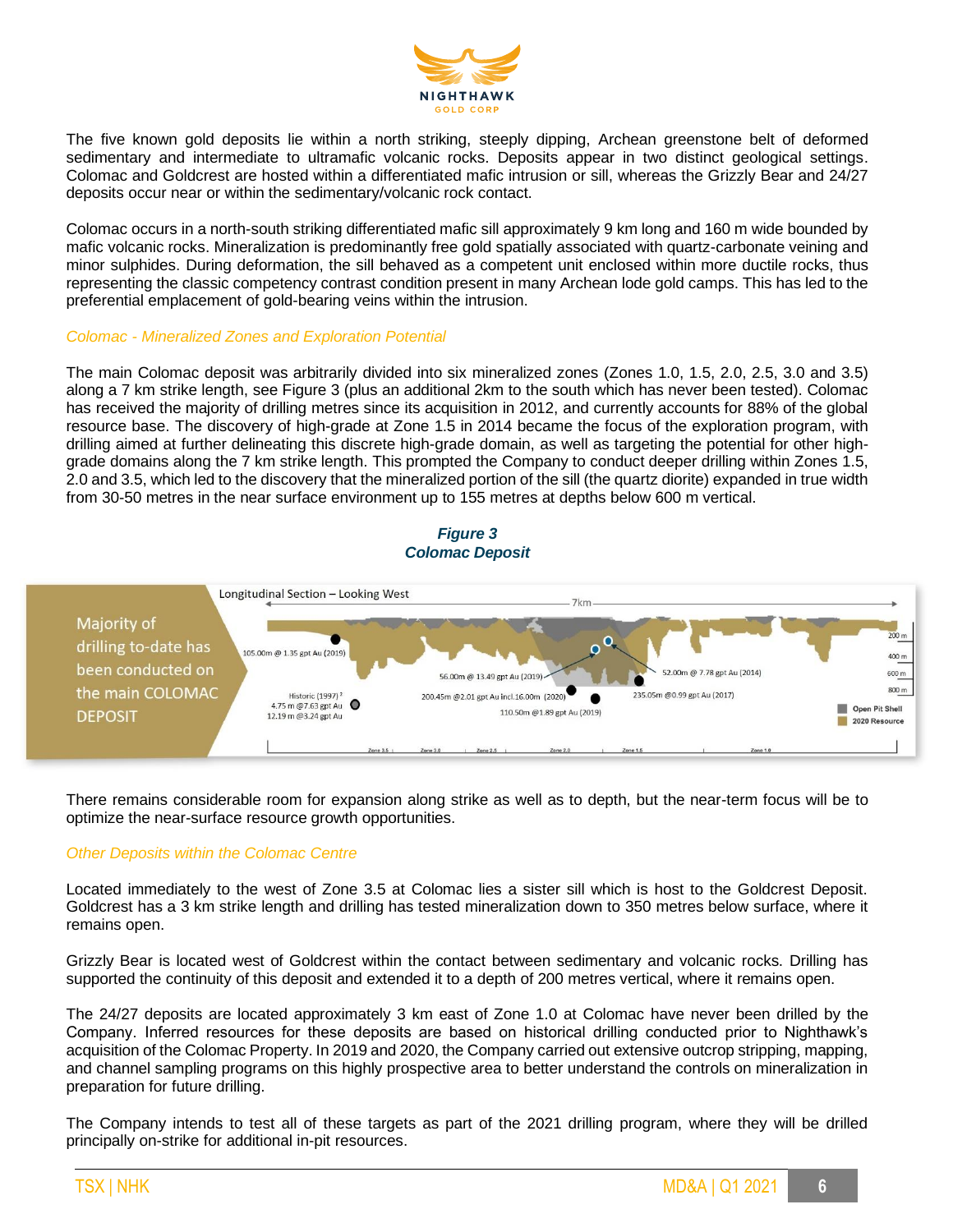

# *Mineral Resource Estimate – 2021 MRE*

On March 1, 2021, the Company reported an update to the 2020 mineral resource estimate on the Indin Lake Gold Property (the "**2020 MRE**", see press release dated July 28, 2020 and corresponding technical report dated September 11, 2020 as filed on SEDAR), prepared by InnovExplo Inc. ("**InnovExplo**"), an independent firm based in Val-d'Or, Québec, in accordance with National Instrument 43-101 ("NI 43-101). The updated mineral resource estimate (the "**2021 MRE**") builds upon the 2020 MRE and includes 10,999 metres of drilling completed in 2020. The 2021 MRE outlined 38.7 million tonnes ("**Mt**"), at an average grade of 1.81 grams per tonne gold ("**g/t**", "**Au**"), for 2.25 Moz of Indicated Resources and 11.5 Mt at an average grade of 2.13 g/t Au for 0.79 Moz of Inferred Resources.

The following summary is supported by the NI 43-101 technical report, titled *"NI 43-101 Technical Report and up-date of the Mineral Resource Estimate for the Indin Lake Gold Property, Northwest Territories, Canada",* dated effective February 26, 2021 and prepared by Marina Iund, P.Geo., M.Sc., Carl Pelletier, P.Geo., and Gustavo Durieux, P.Geo., M.A.Sc. of InnovExplo Inc., an independent mining and exploration consulting firm based in Val-d'Or, Quebec. All the authors are independent qualified persons ("**QPs**") as defined by NI 43-101.

|                | Area (mining   | Cut-off   |                              | Indicated resource |               |                              | Inferred resource |               |
|----------------|----------------|-----------|------------------------------|--------------------|---------------|------------------------------|-------------------|---------------|
| <b>Deposit</b> | method)        | (g/t)     | <b>Tonnage</b><br>$(T*1000)$ | $AU$ (g/t)         | <b>Ounces</b> | <b>Tonnage</b><br>$(T*1000)$ | AU(gh)            | <b>Ounces</b> |
| Colomac        | Open pit       | 0.6       | 15,147                       | 1.64               | 797,400       | 219                          | 1.47              | 10,300        |
|                | <b>UG Bulk</b> | 1.1       | 19,884                       | 1.97               | 1,262,000     | 9,485                        | 1.97              | 601,800       |
| Goldcrest      | Open pit       | 0.6       | 2,003                        | 1.50               | 96,800        | 76                           | 1.59              | 3,900         |
|                | <b>UG Bulk</b> | 1.1       | 717                          | 1.84               | 42,500        | 255                          | 1.57              | 12,900        |
| Grizzly        | Open pit       | 0.6       | 776                          | 1.57               | 39,200        | 23                           | 1.24              | 900           |
| Bear           | <b>UG Bulk</b> | 1.1       | 208                          | 1.68               | 11,200        | 59                           | 1.51              | 2,900         |
| 24/27          | Open pit       | 0.6       | ٠                            |                    |               | 424                          | 1.83              | 25,000        |
|                | <b>UG Bulk</b> | 1.1       | $\overline{\phantom{a}}$     | ۰                  |               | 184                          | 1.80              | 10,600        |
|                |                | Sub-total | 38,736                       | 1.81               | 2,249,100     | 10,724                       | 1.94              | 668,300       |
| Damoti         | UG selective   | 2.00      |                              |                    | ۰             | 736                          | 4.97              | 117,800       |
| TOTAL          |                |           | 38,736                       | 1.81               | 2,249,100     | 11,460                       | 2.13              | 786,100       |

## **2021 Mineral Resource Estimate for the Indin Lake Gold Property (Effective date of February 26, 2021)**

*Notes to accompany the Mineral Resource Estimate:*

1. *The independent and qualified persons for the mineral resource estimate, as defined by NI 43-101, are Marina Iund, and Carl Pelletier, P.Geo., both from InnovExplo Inc., and the effective date is February 26, 2021.*

2. *These mineral resources are not mineral reserves, as they do not have demonstrated economic viability.*

3. *The mineral resource estimate follows current CIM definitions and guidelines for mineral resources.*

4. *The results are presented undiluted and are considered to have reasonable prospects of economic viability.*



<sup>5.</sup> *The estimate encompasses six (6) gold deposits (Colomac, 24, 27, Goldcrest, Grizzly Bear and Damoti), subdivided into 52 zones (6 for Colomac, 2 for 24/27, 3 for Goldcrest, 3 for Grizzly Bear and 38 for Damoti), each defined by individual wireframes, with a minimum true thickness of 3.0 m for the Colomac, 24/27, Goldcrest and Grizzly Bear deposits and a minimum true thickness of 2.0 m for the Damoti deposit, using the grade of the material when assayed or a value of zero when not assayed. One (1) low-grade envelope was created using the quartz diorite geological solid for the Colomac deposit and four (4) low-grade envelopes were created using the BIF geological solid for the Damoti deposit. The resource was estimated using GEOVIA GEMS 6.8.2.*

<sup>6.</sup> *High-grade capping supported by statistical analysis was done on raw assay data before compositing and established on a per-zone basis. Colomac deposit: all zones were capped at 50 g/t, except for the low-grade Zone 1.0 and the low-grade envelope, which were capped at 15 g/t; 24/27 deposits: not capped; Goldcrest and Grizzly Bear deposits: all zones were capped at 30 g/t; Damoti deposit: all high-grade zones were capped at 100 g/t, except zones 2000, 2100 and 2200 which were capped at 45 g/t and Zone 4300, which was capped at 40 g/t. The low-grade envelopes were capped at 20 g/t.*

<sup>7.</sup> *Grade interpolation was performed with the ID3 method on 1.5-m composites for the Colomac, Goldcrest and Grizzly Bear deposits, with the ID2* method on 1.5-m composites for the 24/27 deposits, and with the OK method on 1.0-m composites for the Damoti deposit. The Colomac, *24/27, Goldcrest, Grizzly Bear block models have a block size of 5.0 m by 10.0 m by 10.0 m, and the Damoti block model has a block size of 3.0 m by 3.0 m by 3.0 m.*

<sup>8.</sup> *Bedrock was assigned a density value of 3.2 g/cm<sup>3</sup> for the Damoti deposit and a value of 2.7 g/cm<sup>3</sup> for the Colomac, 24/27, Goldcrest and Grizzly Bear deposits, corresponding to the mean of SG measurements. A fixed density value of 2.00 g/cm<sup>3</sup> was assigned to the overburden.*

<sup>9.</sup> *The mineral resource estimate is classified as indicated and inferred. For the Colomac, 24/27, Goldcrest and Grizzly Bear deposits, the Inferred category is defined with a minimum of two (2) drill holes within the areas where the drill spacing is less than 75 m and shows*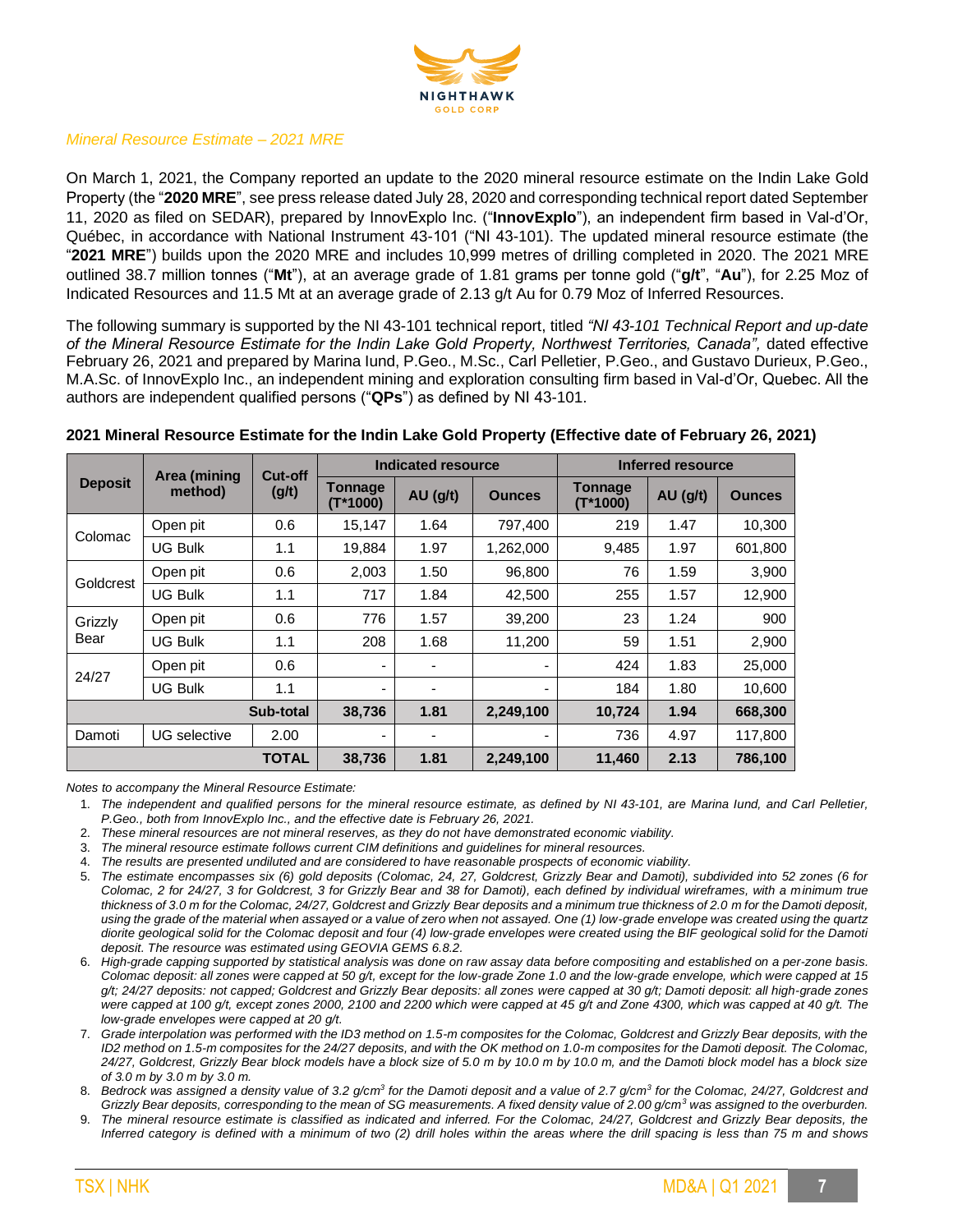

*reasonable geological and grade continuity. The Indicated mineral resource category is defined with a minimum of three (3) drill holes within*  the areas where the drill spacing is less than 50 m. For the Damoti deposit, the Inferred category is defined with a minimum of two (2) drill *holes within the areas where the drill spacing is less than 60 m and shows reasonable geological and grade continuity. Clipping boundaries were used for classification based on those criteria.*

- 10. *The mineral resource estimate is locally pit-constrained with a bedrock slope angle of 50° and an overburden slope angle of 30°. It is reported at a rounded cut-off grade of 0.6 g/t Au (in pit), 1.10 g/t Au (underground bulk) and 2.00 g/t Au (underground selective). Specific extraction methods are used only to establish the reasonable prospect for an eventual economical extraction. The cut-off grades were calculated using the following parameters: mining cost = CA\$3.75 to CA\$ 65.00; processing cost = CA\$22.50; G&A = CA\$8.00; refining and selling costs = CA\$ 5.00; gold price = US\$ 1,650.00/oz; USD:CAD exchange rate = 1.25; and mill recovery = 97.0%. The cut-off grades should be reevaluated in-light of future prevailing market conditions (metal prices, exchange rates, mining costs etc.).*
- 11. *The number of metric tonnes was rounded to the nearest thousand, following the recommendations in NI 43-101 and any discrepancies in the totals are due to rounding effects. The metal contents are presented in troy ounces (tonnes x grade / 31.10348).*
- 12. *InnovExplo Inc. is not aware of any known environmental, permitting, legal, title-related, taxation, socio-political, or marketing issues, or any other relevant issue not reported in the Technical Report, that could materially affect the Mineral Resource Estimate.*

It should be noted that due to the delay in the turnaround of assay results, only 67% of assays from the 2020 drilling program were used as part of the 2021 MRE update.

The 2021 MRE was generated using reasonable cut-off grades for pit constrained, potential bulk underground and potential selective underground extraction mining methods. Specific extraction methods are used only to establish reasonable cut-off grades for various portions of the deposits. No Preliminary Economic Analysis, Pre-Feasibility Study or Feasibility Study has been completed to support economic viability and technical feasibility of exploiting any portion of the mineral resources, by any specified mining method. The "reasonable prospects for eventual economic extraction" were satisfied with a constrained pit shell (open pit) and manual selection of blocks (underground) according to the economical parameters selected (cut-off grade, mining method, etc.) and the geological continuity of the mineralization.

#### *Preliminary Metallurgical Results*

A total of four (4) metallurgical studies have been completed with samples from seven (7) mineralized zones within the Colomac and Goldcrest deposits. Testing was completed at Bureau Veritas in Richmond, BC, and audited by Starkey & Associates Inc. in Oakville, Ontario. The results to-date compare favourably to similar North American projects with the most recent test results findings being consistent with previous studies showing that Colomac rock performs exceptionally well in terms of its grind characteristics, gold recoveries, purity, and responsiveness to all standard gold recovery technologies. The Colomac test program is still at an early stage of evaluation, where it is reasonable to believe that further optimization should improve gold recovery in all process options. At this stage of the project, no further testing is required until a preferred process option has been decided upon. Once the preferred process option is defined, a comprehensive metallurgical study would be necessary to optimize process conditions.

Studies completed to-date include; the four 2019 composite samples (standard testing, four bottle roll and four column leach tests), four 2018 composite samples (that were submitted for the same tests, see press releases dated March 19, 2019 and April 23, 2020), one higher grade sample from Zone 1.5 (standard testing, two bottle roll and one column leach tests, see press releases dated February 21, 2018 and May 22, 2018), and three composite samples from lower-grade material (standard testing and one bottle roll leach test, (see press release dated April 19, 2017). All results received to-date are summarized in Table 1 and show that the materials tested responded favourably to the proposed process options.

#### **Testwork Highlights:**

- Studies continue to note minimal variation in rock hardness for all test samples covering all zones and deposit depths, indicating that both the Colomac Main and Goldcrest sills are relatively homogeneous.
- Based on the collective test results to-date, the Colomac deposit is amenable to all standard gold recovery technologies including, flotation, gravity concentration, cyanidation, and heap leaching (Table 1).
	- A combination of gravity and cyanide leach recovery processes (gravity+cyanidation), as well as whole ore cyanidation methods, have given exceptional results with recoveries ranging in average from 95.1% to 98.0% and 91.3% to 97.2% respectively (Table 1), representing a significant increase in recovery over historical production results of 88.1% (1994 to 1997).
	- o Although additional studies are required to fully validate these findings, early indications based on metallurgical results received to-date suggest that a semi-autogenous grinding ("SAG") ball mill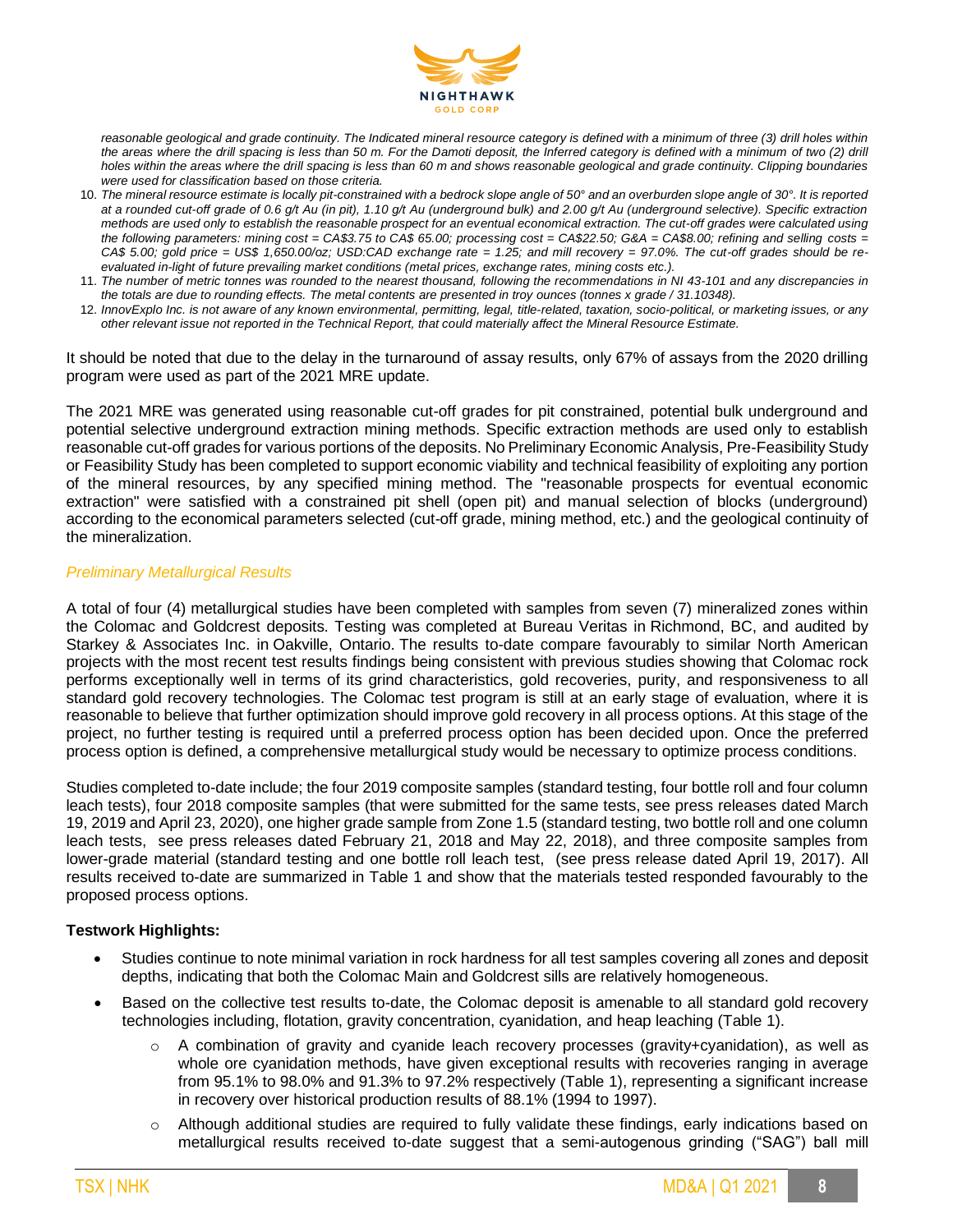

grinding circuit followed by a gravity concentrate leach, and a cyanide leach circuit on the resultant final ground product, represent a promising process route for recovering gold from Colomac rock.

- Based on the findings of all test work to-date, gold recoveries using heap leaching may be a viable process for low-grade material which would otherwise be discarded as waste.
	- Column leach tests performed to-date resulted in recoveries ranging from 21.3% to 66.0% (107 day run) and up to 69.7% (206 day run) (Table 1).
	- $\circ$  Bottle roll leach tests performed to-date resulted in recoveries ranging from 22.0% to 81.8% (minus half (½) inch crushed material, 10 day run)

The 2019 program sampled areas of the Colomac Main sill that had not been previously investigated and involved the selective sampling of 11 boreholes from Zones 2.0, 2.5, and 3.0. All programs to-date collected approximately 70 kg of drill core material for each sample, which were then assayed for gold, tested for grindability using the SAGDesign methodology, and for amenability to several other commonly used gold recovery processes.

It has been well documented that the head grades of assayed Colomac samples show significant variability between fire assay and screened metallic assays (except the lower-grade Colomac 2019 samples). This is believed to be due to the nugget effect of gold in the deposit as material with nuggetty gold mineralization would be expected to result in erratic calculated heads for the various tests. Fire assay results are consistently lower while the metallic assays and screen analysis assays of all the size fractions gives a much better indication of the amount of gold present. This is evidenced by the extent to which gold is recovered in the tests completed.

Results from all studies are summarized in the table below and show that the materials tested respond favorably to the proposed process options. Refer to press release dated September 15, 2020, for a detailed summary of metallurgical findings from all studies.

|                                         | Gold Recovery, %      |                    |                          |      |                  |      |              |      |                |           |                       |
|-----------------------------------------|-----------------------|--------------------|--------------------------|------|------------------|------|--------------|------|----------------|-----------|-----------------------|
| <b>Process Routes</b>                   | Heap<br><b>Bottle</b> | Column<br>Cyanide* | Column<br>Cyanide*       |      | <b>Flotation</b> |      | Whole<br>Ore |      | Gravity        |           | Gravity +<br>Cyanide* |
|                                         | Roll                  | $~107$ days        | $+206$ days <sup>1</sup> |      |                  |      | Cyanide*     |      |                |           |                       |
| Particle Size P <sub>80</sub> (µm)      | 12700                 | 12700              | 12700                    | 75   | 106              | 150  | 150          | 75   | 106            | 150       | 106                   |
| 2019 MET-1                              | 42.6                  | 66.0               |                          | 90.0 | 92.8             | 84.2 | 93.4         | 72.5 | 84.1 91.4      |           | 93.8                  |
| 2019 MET-2                              | 22.0                  | 43.6               | N.A                      |      | 88.2 88.8        | 85.8 | 95.2         |      | 82.2 39.0 52.9 |           | 96.0                  |
| 2019 MET-3                              | 72.4                  | 60.3               |                          | 95.7 | 93.4             | 87.4 | 94.4         | 74.9 | 78.7 74.8      |           | 95.9                  |
| 2019 MET-4                              | 47.7                  | 21.3               |                          | 86.3 | 82.6             | 75.6 | 91.3         |      | 53.6 59.0 50.9 |           | 94.6                  |
| <b>Average Colomac 2019</b>             | 46.1                  | 47.8               | <b>TBC</b>               | 90.1 | 89.4             | 83.3 | 93.6         |      | 70.8 65.2 67.5 |           | 95.1                  |
| Colomac 2018 Sample 1                   | 31.5                  | 45.6               | 57.4                     | 94.9 | 94.5             | 92.8 | 97.1         | 76.6 | 75.4 64.0      |           | 98.0                  |
| Colomac 2018 Sample 2                   | 49.1                  | 46.4               | 55.5                     | 94.8 | 94.5             | 94.2 | 96.8         | 75.8 |                | 75.0 69.0 | 97.3                  |
| Colomac 2018 Sample 3                   | 47.1                  | 46.1               | 54.9                     | 92.1 | 88.6             | 84.8 | 96.7         | 63.3 | 58.7 53.6      |           | 96.3                  |
| Goldcrest 2018 Sample 4                 | 49.6                  | 61.1               | 69.7                     | 98.1 | 94.9             | 95.5 | 97.2         | 83.0 |                | 76.3 74.9 | 96.8                  |
| <b>Average Colomac 2018</b>             | 44.3                  | 49.8               | 59.4                     | 95.0 | 93.1             | 91.9 | 97.0         |      | 74.7 71.4 65.4 |           | 97.1                  |
| Colomac 2017 High-Grade                 | 57.5                  | 34.3               | N.A                      |      | 94.6 93.5        | 90.7 | 96.4         |      | 77.6 74.7 74.9 |           | 98.0                  |
| <b>Colomac Master Composite</b><br>2016 | 81.8                  | N.A                | N.A                      | 94.9 | 94.1             | 95.5 | 96.4         |      | 65.4 74.1 76.3 |           | 96.5                  |

# *Table 1 Master Table of Test Results*

*\*Headers identified as "Column Cyanide", refers to the Column Cyanidation test, "Whole Ore Cyanide", refers to the Whole Ore Cyanidation test, and "Gravity + Cyanide", refers to the Gravity + Cyanidation test.*

Notes:

1. Samples ran from 206 up to 213 days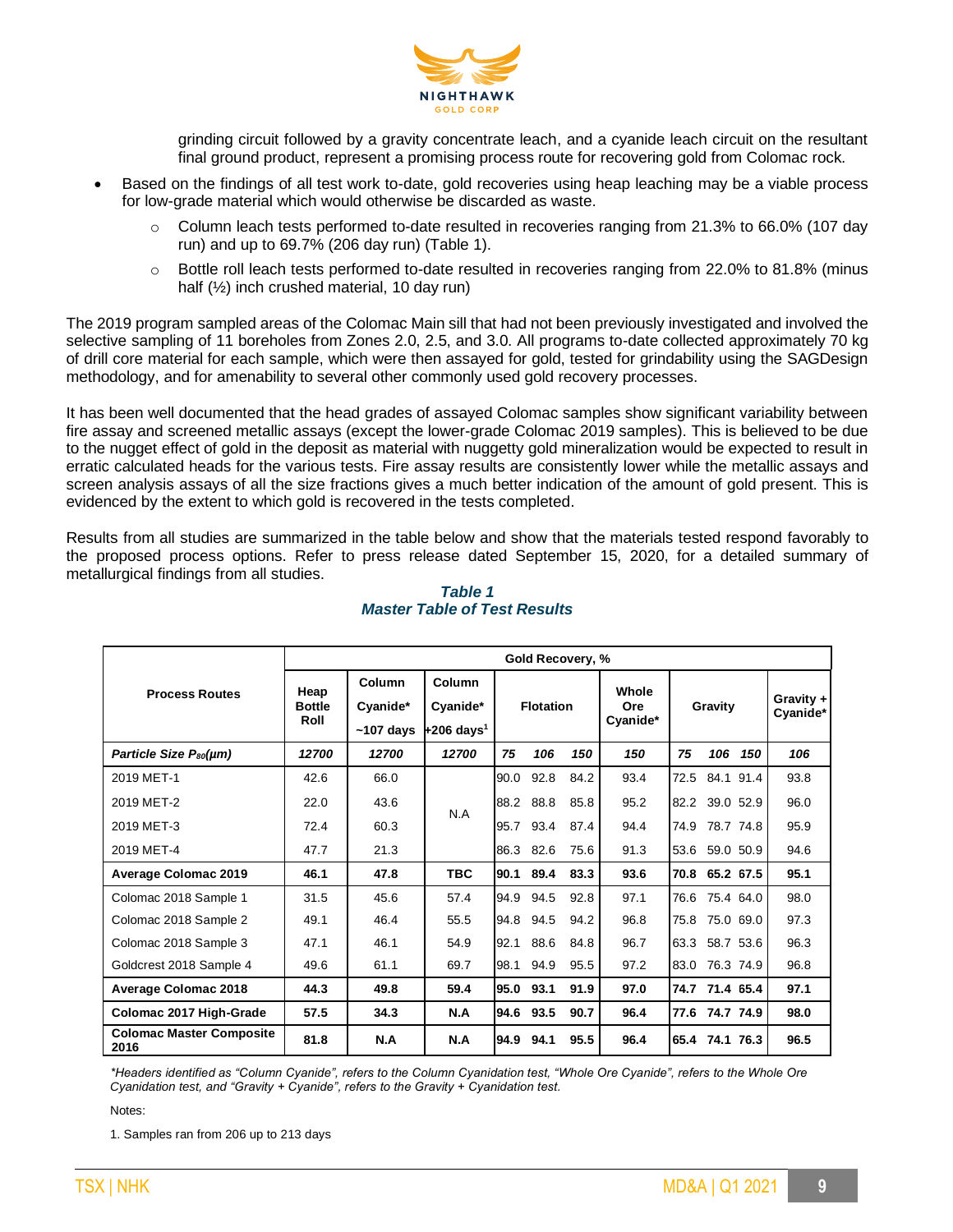

Preliminary testwork indicates that the Colomac deposit is amenable to all standard recovery technologies, with no adverse materials detected. These preliminary metallurgical results indicate that a standard SAG ball mill grinding circuit with or without gravity concentrators on cyclone underflows, and followed by a gravity concentrate leach (if applicable), and a cyanide leach circuit on the resultant final ground product, would be the best process options to consider for recovering gold from Colomac.

At this time, no further testing is contemplated. Going forward, a preliminary economic analysis of the flowsheet alternatives would be required to conclusively determine the capital and operating expenditures for each flowsheet considered. Such a study would allow for a more focused metallurgical test program to be developed for testing samples from future sampling campaigns. Such studies may contemplate broadening future sampling to include other satellite gold zones and other zones to depth within the mineralized sills, with the main objective to confirm that the metallurgical responses observed so far will apply over a broader range of head grades, zone locations, and depths within the deposit.

# *2.3 Exploration Programs*

Nighthawk received its land use permits and water licences approving its exploration activities over the next 5 years, expiring in February 2024, and which are extendible up to February 2026.

In preparation for the 2021 drill season, the Company completed camp expansion activities to accommodate up to seven (7) drills which would allow for upwards of 100,000 metres of drilling, a significant step forward in advancing the vast potential of the Indin Lake Gold Property. The Company commenced the 2021 drill season in March and currently has five (5) drills on site which would allow for up to 75,000 metres of drilling to be completed this year.

# *2021 Drill Program – Phased Approach*

Nighthawk's 2021 drill program is split into two phases focused on the delineation of new discoveries and/or additional extensions of known zones. Phase I commenced during the third week of March with three drills and is expected to run till the end of July, and will then transition into Phase II. The Phase I program anticipates 41,420 metres of planned drilling (with an approximate split of 45% on resource expansion targets and 55% on greenfield targets). With the receipt of the Water License and Land Use Permit for the recently acquired Kim & Cass Property, there are currently five (5) drills active. Targets for Phase I are outlined below (split into resource expansion and greenfield opportunities).

Resource Expansion – All known mineralized zones that are part of the 2021 MRE which continue to hold near surface pit-constrained potential both laterally and to depth.

- Colomac Main (to the north at Zone 1.0 and to the south at Zone 3.5)
- Goldcrest (South)
- Grizzly Bear (North)
- 24/27 (across a 1km strike length)
- Cass Zone (with a historic non-compliant resource and room for expansion to the northeast and southwest, considerable work will be done at this zone this year)

#### Greenfield Targets

- Laurie Lake on trend with the Treasure Island Target
- JPK BIF target with near-surface high grade potential
- Colomac Main (southern 2km which have never been drill tested)
- Grizzly Bear (to the northeast)
- Nice Lake (parallel Colomac Main like sills which has never been drill tested)
- Andy Lake (discovered during the 2016 prospecting program which has never been drilled)
- Albatross (testing the western extension of the Cass zone, part of a 7km long favourable trend)

The Phase II drilling metres will be allocated based on the success of drilling from Phase I. These targets support the Company's goal of looking for near-surface, in-pit resources that are proximal to Colomac and have the possibility to carry higher grade. Results are anticipated towards the beginning of June.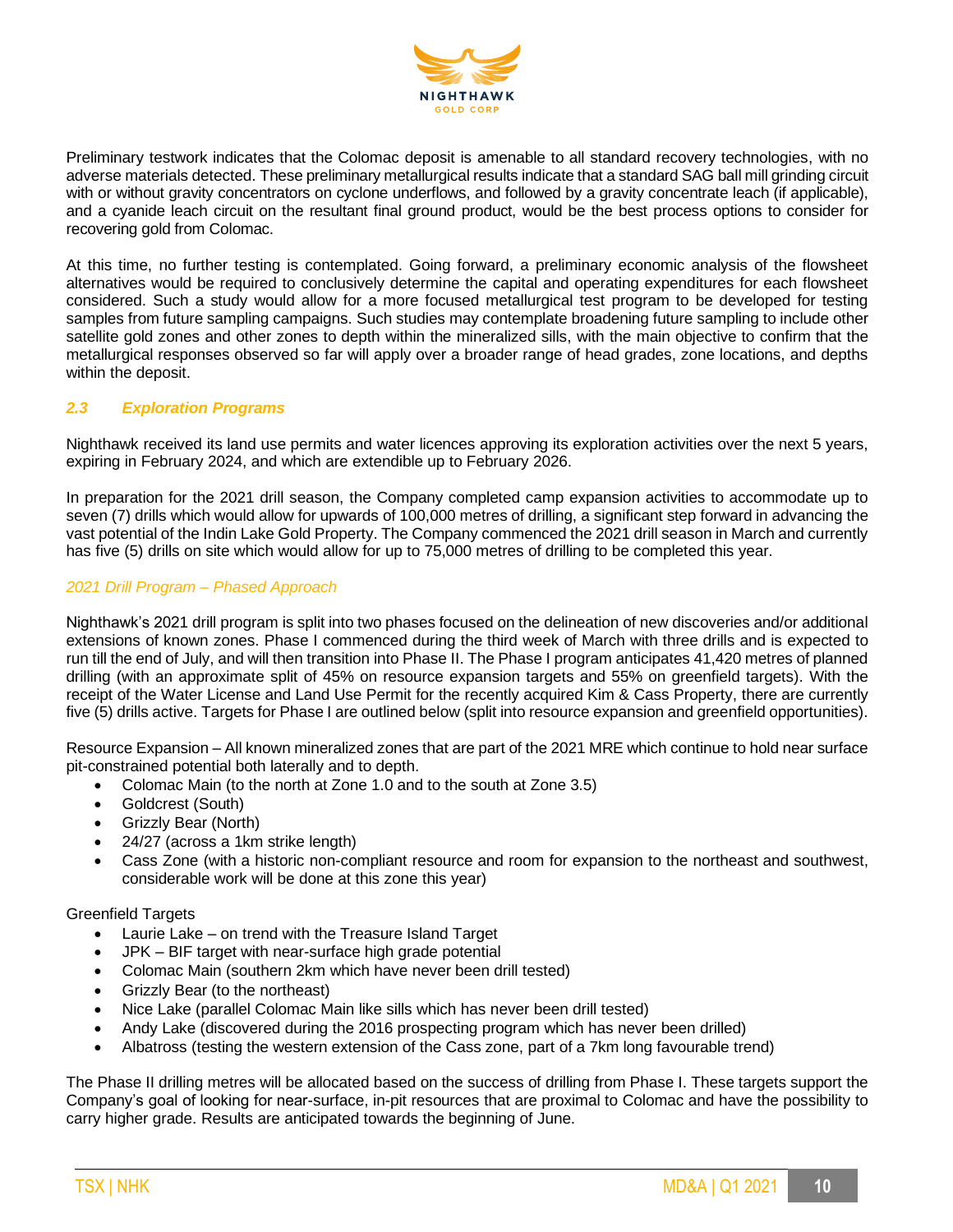

# **Figure 4 2021 Phase I Drill Targets**

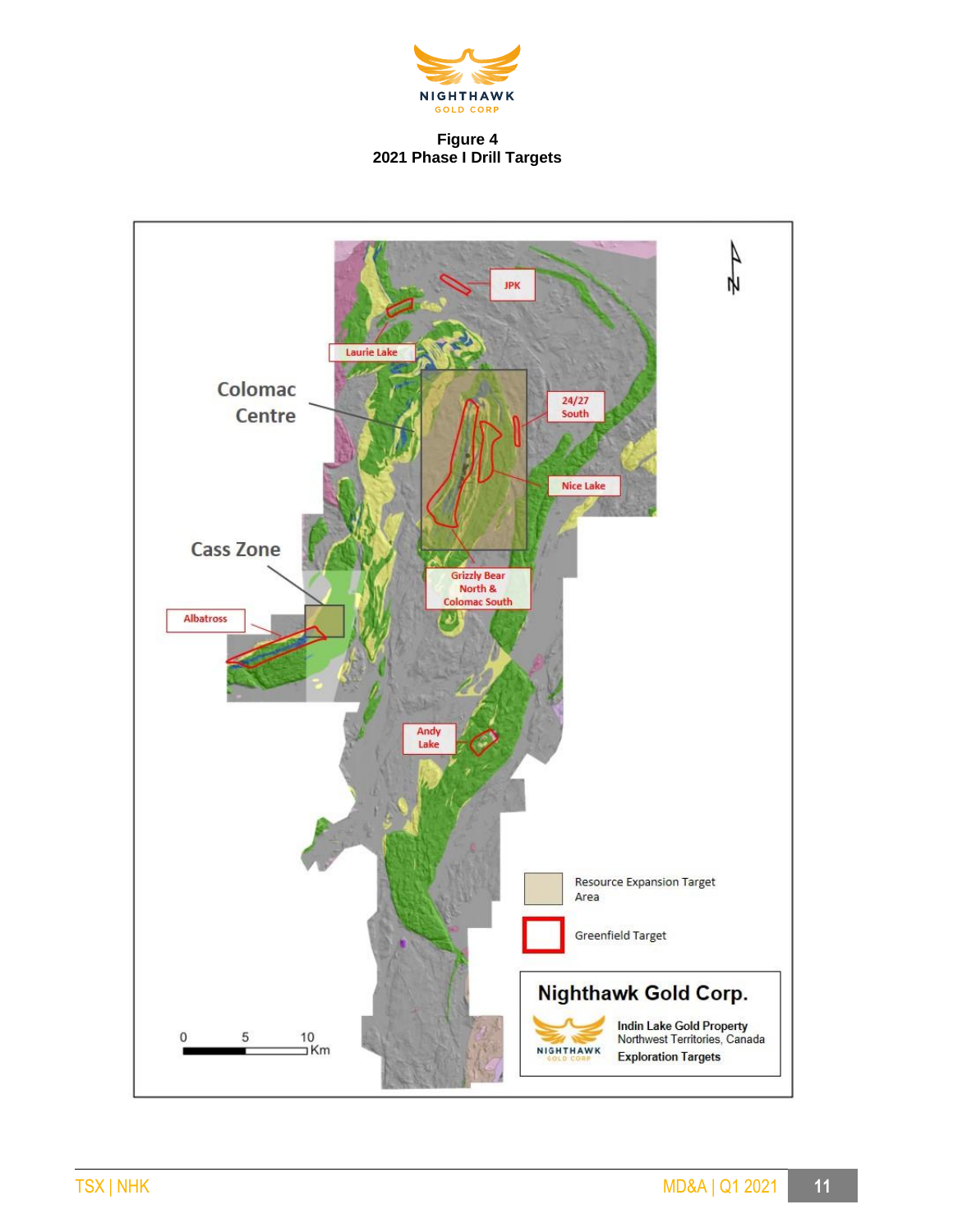

# **3. EXPLORATION AND EVALUATION EXPENDITURES**

The following table identifies the breakdown of the Indin Lake Gold Property's capitalized exploration and evaluation expenditures for the three months ended March 31, 2021 and 2020:

| Three months ended March 31,          | 2021         | 2020         |
|---------------------------------------|--------------|--------------|
| <b>Capitalized Acquisition Costs</b>  |              |              |
| Cumulative total, beginning of period | \$11,152,664 | \$10,456,144 |
| Option payments                       | 400,000      |              |
| Acquisition costs                     | 40,396       | 29,696       |
| Cumulative total, end of period       | \$11,593,060 | \$10,485,840 |
| <b>Expensed Exploration Costs</b>     |              |              |
| Cumulative total, beginning of period | \$83,469,738 | \$71,811,854 |
|                                       |              |              |
| Camp                                  | 1,168,019    | 480,481      |
| Transportation                        | 558,957      | 568,308      |
| Geological & consultant fees          | 441,256      | 402,185      |
| Drilling                              | 361,570      | 559,288      |
| Assaying & analytical                 | 313,765      | 86,089       |
| Licenses & permits                    | 165,626      | 67,038       |
| Prospecting program consulting        | 12,495       | 32,928       |
| Administrative office costs & other   | 5,991        | 10,700       |
| Metallurgy                            |              | 90,814       |
|                                       | 3,027,679    | 2,297,831    |
| Cumulative total, end of period       | \$86,497,417 | \$74,109,685 |

# *Indin Lake Gold Property*

During the three months ended March 31, 2021, capitalized costs of \$0.4 million were incurred and primarily related to option payments for the Kim & Cass Property within the Company's Indin Lake Gold Property as further described in Section 1 – Description of Business (three months ended March 31, 2020, capitalized exploration costs of \$0.03 million were incurred). Expensed exploration costs for the three months ended March 31, 2021 included further camp expansion activities to accommodate for up to seven (7) drills onsite as well as costs relating to the start of drilling of the 2021 drill program which began in March 2021. Costs related to the start of the 2021 drill program and other geological and mining evaluation work which included camp setup, assaying and licensing costs to advance the property. For further details of the program, see Section 2.3 – Exploration Programs.

# **4. OUTLOOK**

As of December 31, 2020, Nighthawk's working capital position was \$4.2 million with flow-through expenditure obligations of \$2.5 million remaining. On March 1, 2021, the Company published its goals and objectives over the course of the next two years and outlined immediate targets, part of the Phase I program. The exploration strategy has three main objectives:

- Resource expansion opportunities within known deposits (within the Colomac Centre as well as the Cass Zone, located within the recently optioned Kim & Cass Property);
- Identify new, near-surface mineralization proximal to the Colomac Centre; and
- Target assessment to identify, expand and include known targets that could contribute to the global resource base.

An investment in Nighthawk's securities is speculative, see Section 13.7 – Risk Factors.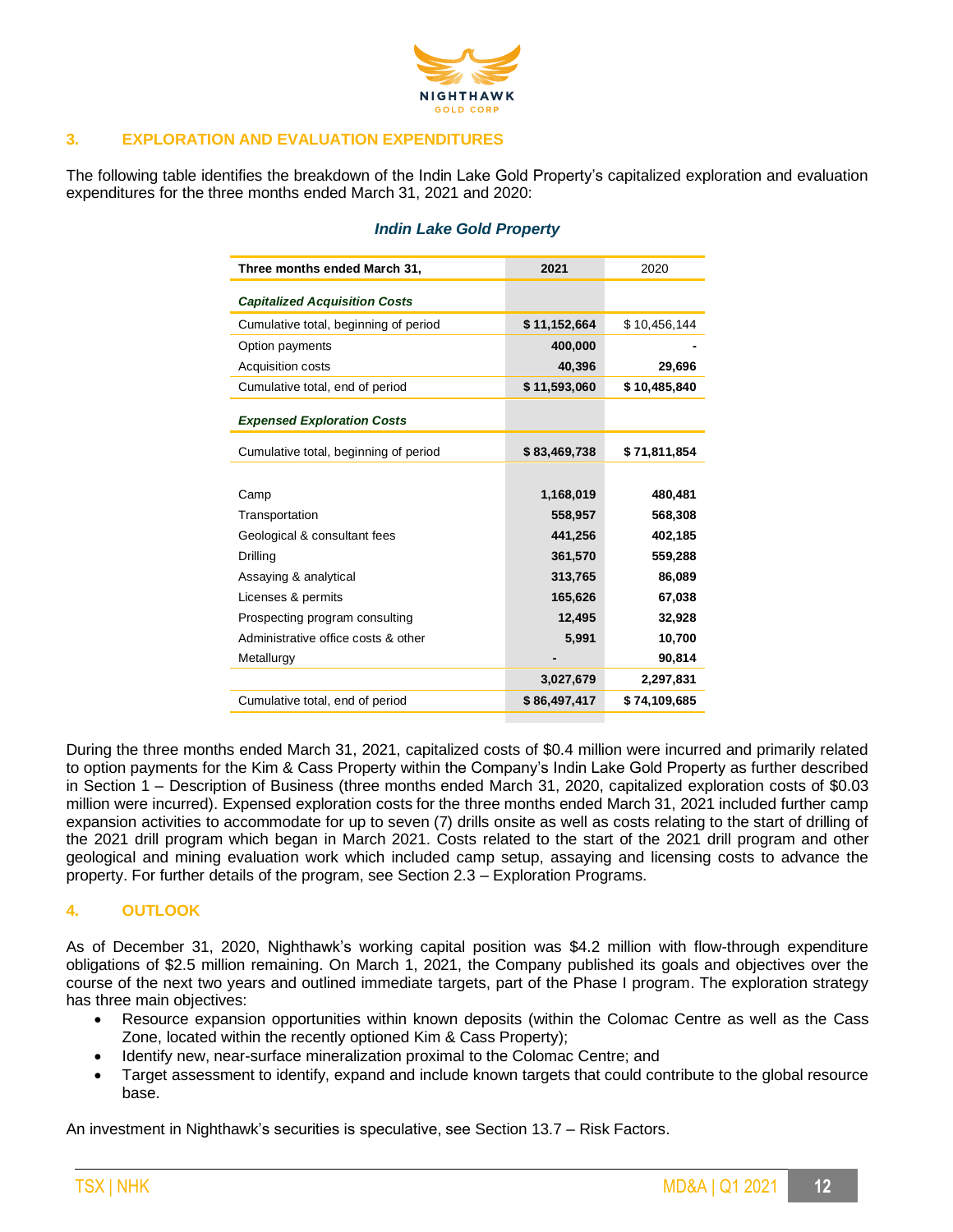

# **5. SERVICE OBLIGATION UNDER TERMS OF COLOMAC AGREEMENT**

As consideration for the Colomac Property (see Section 2.1 – Acquisitions), Nighthawk committed to perform reclamation services on three other sites within the Indin Lake Gold Property land package which are the responsibility of AANDC, being the Diversified, Chalco Lake, and Spider Lake sites. The obligation for the reclamation services being carried out on behalf of AANDC totals a maximum of \$5.0 million. The Company entered into the Colomac LOC's totalling \$5.0 million in favour of AANDC to secure the obligation to perform the reclamation services for each site. The Colomac LOC's are thereby secured by the Colomac GIC's at a Canadian chartered bank for the same amounts.

The Company has not assumed the reclamation liabilities of these three sites directly and is not responsible for any historical environmental liabilities associated with the Colomac Property. Upon completion of the reclamation services to the satisfaction of an independent third party engineer, the Colomac LOC's with respect to each site will be released and the hold restriction on the related Colomac GIC will be eliminated (\$3.0 million for the Diversified site, \$1.0 million for the Chalco Lake site and \$1.0 million for the Spider Lake site). The service obligation with respect to the Chalco Lake site was completed during Fiscal 2013 and no further work is required thereon. At any time, the Company may terminate the liability relating to this service obligation, but as a consequence would relinquish the related Colomac GIC still held as security against the Colomac LOC's at that time.

#### *Diversified*

No costs were incurred on the Diversified service obligation during the three months ended March 31, 2021. Cumulative expenditures to March 31, 2021 are \$1.3 million. During fiscal 2012, significant work was performed (\$1.2 million) to remove a majority of the existing structures, hazardous and non-hazardous waste from the site. A spur ice road to the Diversified site was previously commissioned during the winter months to efficiently transport the material offsite to the appropriate disposal facilities. No further demolition work is required at Diversified as all structures have been removed. Remaining work includes the removal of debris, management of contaminated soil and planning closure of the mine shaft. Further significant remediation work on this site may be carried out once a final reclamation plan has been prepared and all necessary approvals obtained from AANDC. Fulfillment of this obligation would require the use of hard dollar funds (non-flow-through) and may be carried out when the Company has a sufficient budget to do so. Once the work is completed however, the Colomac LOC (for Diversified) would be terminated and the restriction on the related Colomac GIC of \$3.0 million would be released.

#### *Spider Lake*

No costs were incurred on the Spider Lake service obligation during the year ended December 31, 2020. Cumulative expenditures to December 31, 2020 are \$0.2 million. During fiscal 2012, Nighthawk carried out a delineation program at Spider Lake and obtained a better estimate of the hydrocarbon and metals contamination at site. A waste rock characterization program was performed as well. Results of these programs allowed Nighthawk to plan the reclamation work at this site. All necessary approvals of the Spider Lake reclamation plan have been obtained. The reclamation work planned for the summer of 2014 was not able to be carried out as the Company did not have a sufficient budget of hard dollar funds (non-flow-through) to complete the work. Once the work is completed however, the Colomac LOC (for Spider Lake) would be terminated and the restriction on the related Colomac GIC of \$1.0 million would be released.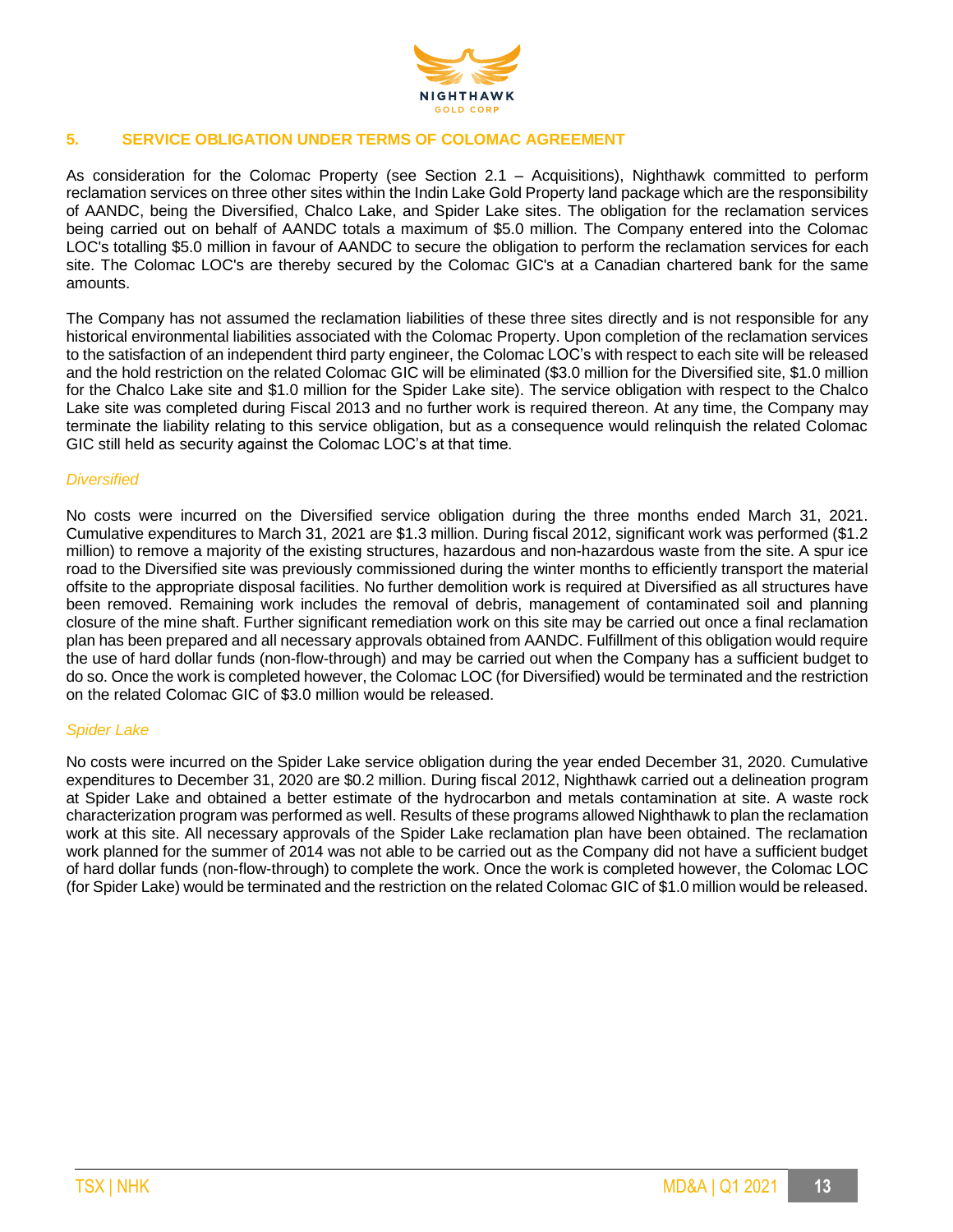

# **6. RESULTS OF OPERATIONS**

| Three Months Ended March 31,                 | 2021          | 2020          |
|----------------------------------------------|---------------|---------------|
|                                              |               |               |
| Exploration and evaluation expenses          | \$3,027,679   | \$2,297,831   |
| Salaries, director and consulting fees       | 371,279       | 197,111       |
| Shareholder communication and marketing      | 92,583        | 133,688       |
| Office and administration                    | 61,382        | 60,897        |
| Regulatory                                   | 59,298        | 49,846        |
| Professional fees                            | 53,127        | 66.987        |
| Travel                                       | 579           | 97.679        |
| Stock-based compensation                     | 246,967       | 50,111        |
| Flow-through share premium                   | (601, 276)    |               |
| Gain on debt settlement                      | (26,000)      |               |
| Interest income                              | (10, 646)     | (54,260)      |
|                                              |               |               |
| Operating loss for the period                | \$3,274,972   | \$2,899,890   |
|                                              |               |               |
| Net loss per share – Basic and fully diluted | $$0.06^{(1)}$ | $$0.06^{(1)}$ |

(1) Fully diluted weighted average common shares outstanding, used in the calculation of fully diluted net loss per share, are not reflective of the outstanding stock options and warrants at that time as their exercise would be anti-dilutive in the net loss per share calculation.

# *6.1 Three Months Ended March 31, 2021*

Nighthawk's results of operations for the three months ended March 31, 2021 resulted in a loss of \$3.3 million, compared to a loss of \$2.9 million for the three months ended March 31, 2020.

The variance between the two years is due primarily to the following:

- Exploration and evaluation expenses increased for the period in 2021 compared to 2020 as a result of camp expansion costs and the level of activity to establish the 2021 expanded drill program on the Company's Indin Lake Gold Property. See Section 2.2 – Colomac for further details;
- Flow-through share premium income of \$0.6 million for the current period compared to \$nil million for the period in prior year as the Company incurred exploration expenditures and reduced its flow-through commitment during the period. The Company has \$2.5 million of flow-through commitments as of March 31, 2021 which are required to be expended by December 31, 2021;
- Shareholder communication, marketing and travel expenses decreased as the Company restricted from travel and updated its investor outreach strategy to account for the effects of the Coronavirus;
- Professional fees were in line with the prior period; and
- Gain on debt settlement arose as a result of the option payment for the Kim and Cass Property (see Section 1 – Description of Business for further details). An obligation of \$400,000 was settled through the issuance of 340,000 common shares which were valued at \$374,000, therefore giving rise to a \$26,000 gain on debt settlement.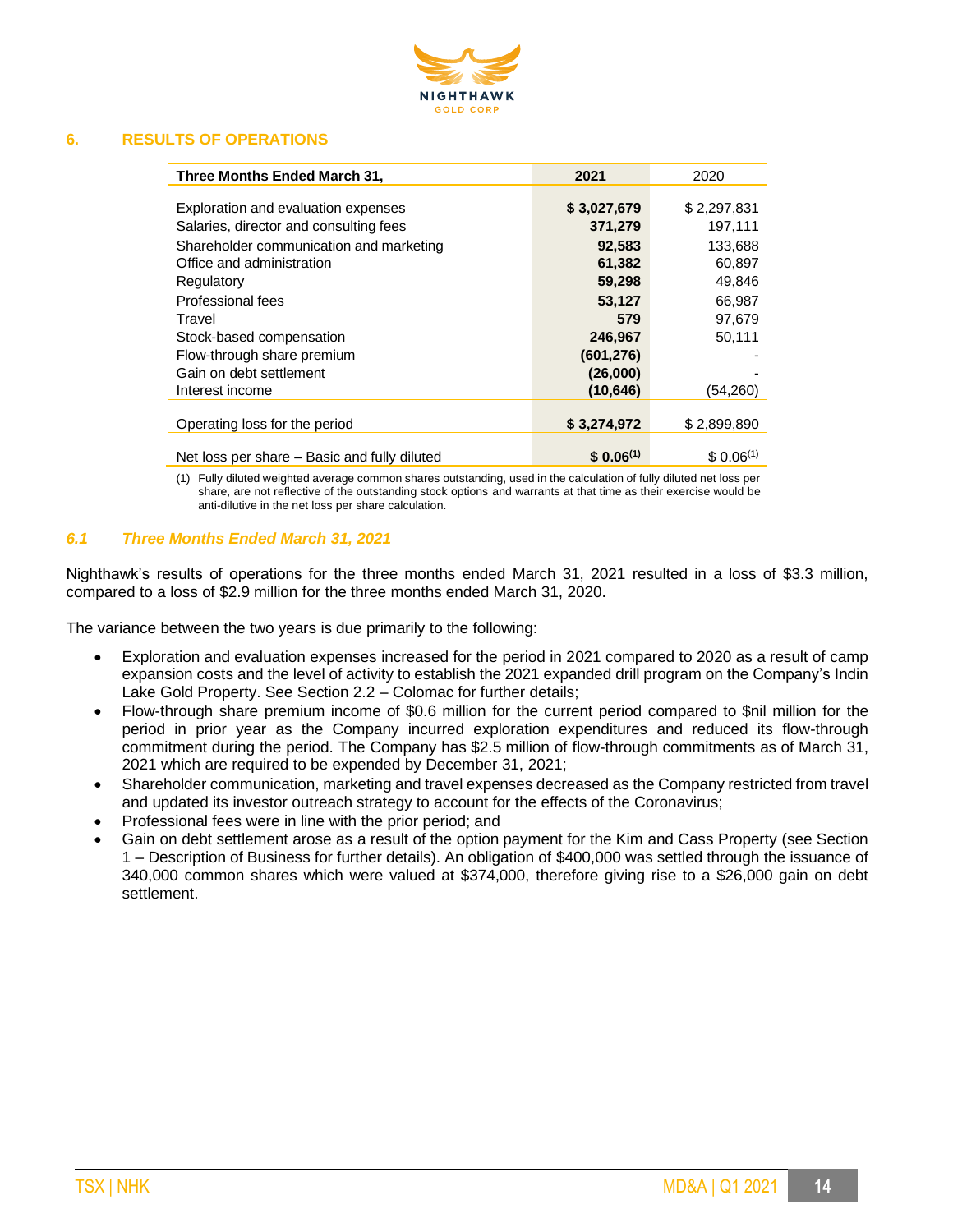

# **7. QUARTERLY FINANCIAL INFORMATION**

The following selected financial data for the past eight quarters has been prepared in accordance with IFRS and should be read in conjunction with Nighthawk's audited annual consolidated financial statements:

| <b>Operations</b>                     | <b>Quarter Ended</b><br>Jun. 30, 2020 | <b>Quarter Ended</b><br>Sep. 30, 2020 | <b>Quarter Ended</b><br>Dec. 31, 2020 | <b>Quarter Ended</b><br>Mar. 31, 2021 |
|---------------------------------------|---------------------------------------|---------------------------------------|---------------------------------------|---------------------------------------|
| Operating expenses                    | \$287,903                             | \$323,239                             | \$725,538                             | \$638,248                             |
| Stock-based compensation              | 50,111                                | 50,111                                | 307,278                               | 246,967                               |
| Exploration and evaluation expenses   | 625,455                               | 5,703,432                             | 3,215,362                             | 3,027,679                             |
| Interest income                       | (22, 584)                             | (26, 313)                             | (11,529)                              | (10, 646)                             |
| Flow-through share premium            |                                       | (645, 183)                            | (867, 656)                            | (601, 276)                            |
| Gain on debt settlement               |                                       |                                       |                                       | (26,000)                              |
| Deferred tax provision                |                                       | 88.112                                |                                       |                                       |
| <b>Net loss</b><br>Net loss per share | \$940,885<br>\$0.02 <sup>(1)</sup>    | \$5,493,398<br>$$0.12^{(1)}$$         | \$3,368,993<br>$$0.07^{(1)}$          | \$3,274,972<br>$$0.06^{(1)}$          |
|                                       |                                       |                                       |                                       |                                       |
| Cash and cash equivalents             | \$5,563,374                           | \$12,704,104                          | \$8,309,832                           | \$5,037,939                           |
| Other current assets                  | 935,488                               | 1,206,553                             | 1.126.815                             | 1,238,217                             |
| Exploration and evaluation assets     | 11,076,325                            | 11,151,844                            | 11,152,664                            | 11,593,060                            |
| Restricted cash                       | 4,669,310                             | 4,669,310                             | 4,669,310                             | 4,669,310                             |
| <b>Total Assets</b>                   | \$22,244,497                          | \$29,731,811                          | \$25,258,621                          | \$22,538,526                          |
| Provision for service obligation      | \$3,012,314                           | \$3,012,314                           | \$3,012,314                           | \$3,012,314                           |
| Reclamation provision                 | \$401,150                             | \$401,150                             | \$401,150                             | \$401,150                             |

| <b>Operations</b>                   | <b>Quarter Ended</b><br>Jun. 30, 2019 | <b>Quarter Ended</b><br>Sep. 30, 2019 | <b>Quarter Ended</b><br>Dec. 31, 2019 | <b>Quarter Ended</b><br>Mar. 31, 2020 |
|-------------------------------------|---------------------------------------|---------------------------------------|---------------------------------------|---------------------------------------|
| Operating expenses                  | \$516,380                             | \$322,499                             | \$545,809                             | \$606,208                             |
| Stock-based compensation            |                                       |                                       | 856,065                               | 50,111                                |
| Exploration and evaluation expenses | 5,842,992                             | 6,302,030                             | 1,150,007                             | 2,297,831                             |
| Interest income                     | (41, 878)                             | (55, 369)                             | (60,098)                              | (54,260)                              |
| Flow-through share premium          |                                       | (208, 725)                            |                                       |                                       |
| Gain on sale of investment          |                                       |                                       |                                       |                                       |
| Deferred tax provision              |                                       | 194,214                               |                                       |                                       |
| <b>Net loss</b>                     | \$6,316,494<br>$$0.15^{(1)}$$         | \$6,554,649<br>\$0.16 <sup>(1)</sup>  | \$2,491,783<br>\$0.06 <sup>(1)</sup>  | \$2,899,890<br>\$0.06 <sup>(1)</sup>  |
| Net loss per share                  |                                       |                                       |                                       |                                       |
| Cash and cash equivalents           | \$19,444,270                          | \$11,567,105                          | \$9,662,590                           | \$7,586,608                           |
| Other current assets                | 1,328,543                             | 1,268,699                             | 827.136                               | 989,897                               |
| Exploration and evaluation assets   | 10,400,929                            | 10,433,250                            | 10,456,144                            | 10,485,840                            |
| Restricted cash                     | 4,648,616                             | 4,669,310                             | 4,669,310                             | 4,669,310                             |
| <b>Total Assets</b>                 | \$35,822,358                          | \$27,938,364                          | \$25,615,180                          | \$23,731,655                          |
| Provision for service obligation    | \$3,012,314                           | \$3,012,314                           | \$3,012,314                           | \$3,012,314                           |
| Reclamation provision               | \$401,150                             | \$401,150                             | \$401,150                             | \$401,150                             |

(1) Fully diluted weighted average common shares outstanding, used in the calculation of fully diluted net loss per share, are not reflective of the outstanding stock options and warrants at that time as their exercise would be anti-dilutive in the net loss per share calculation.

The Company has not paid any dividends.

Operating expenses include salaries, director and consulting fees, shareholder communication and marketing, travel, office and administrative costs, regulatory and professional fees. Variances in operating expenses over the previous quarters related to office and administrative costs, professional and consulting fees, which varied based upon the scope of each exploration season and as well as timing of financing activities. Moving forward over the next year, it is expected that monthly operating expenses will be approximately \$180,000, before considering exploration activities, which are expected to focus on the Indin Lake Gold Property.

Stock-based compensation expense is a result of the timing of vested stock options fair valued using the Black-Scholes option pricing model. The deferred income tax provision (recovery) recorded through the periods is mainly a result of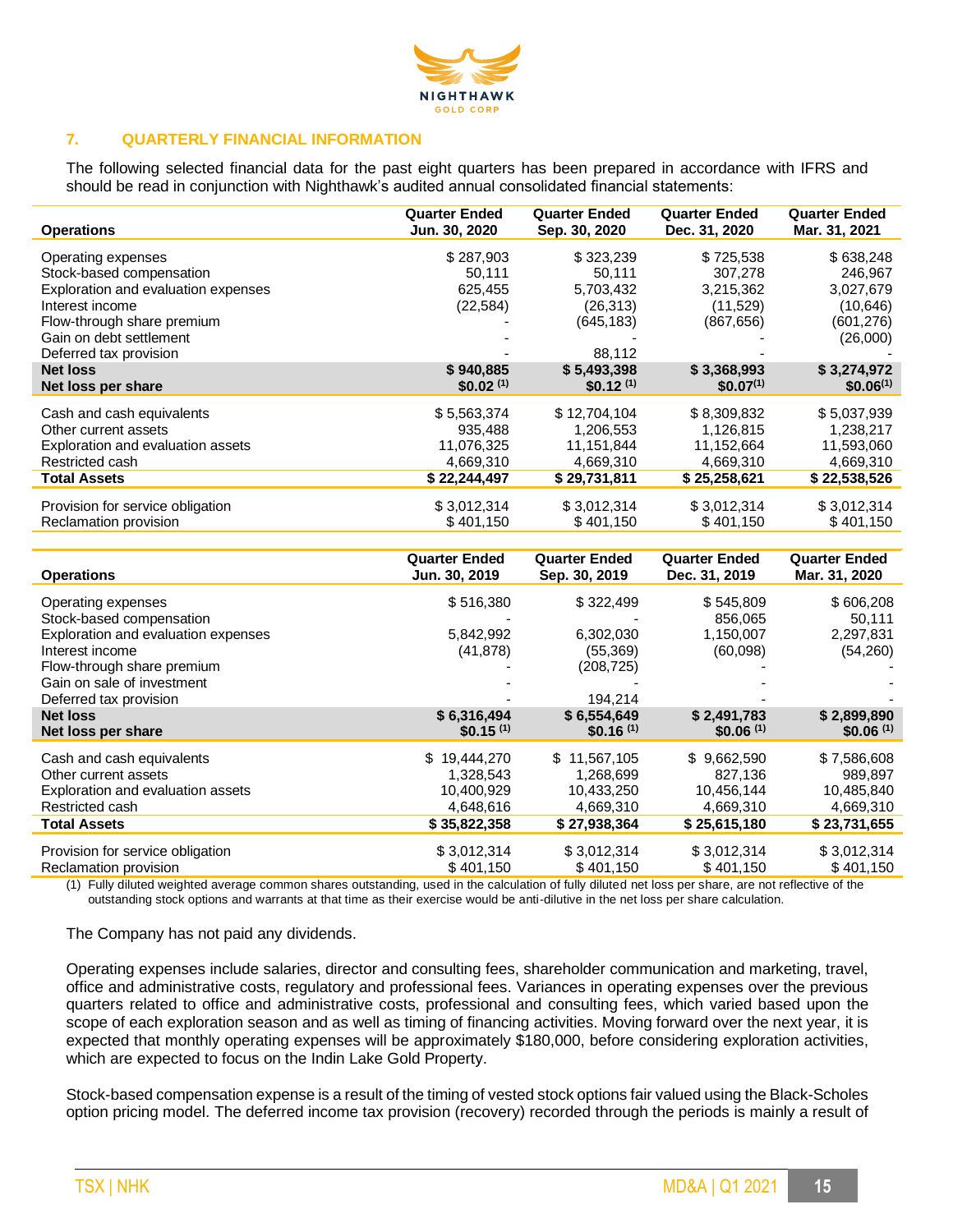

differences between the accounting and tax values of assets recognized on the consolidated statement of financial position.

The major variances in cash and cash equivalents and total assets are mainly attributable to equity and debt placements and the funding of exploration activities as well as professional fees, consulting fees, travel and office and administrative expenses. The Company is in the exploration stage and therefore does not generate any operating revenue. The other variances also relate to the restricted cash posted as security under the Colomac Agreement (see Section 2.1 – Acquisitions for further details).

The variance in exploration and evaluation assets is primarily a result of the option payment and acquisition costs incurred under mineral property option agreements as well as potential write-downs. Exploration and evaluation assets are analyzed each period end to determine whether any write-downs are necessary and as a result may occur on an irregular basis.

The major variances in non-current liabilities are mainly attributable to the debt financing of Secured Notes as well as the provision for service obligation, which was incurred as a result of the acquisition of Colomac (see Section 5 – Service Obligation Under Terms of Colomac Agreement for further details).

# **8. LIQUIDITY AND CAPITAL RESOURCES**

The Company is wholly dependent on equity or debt financing to complete the exploration and development of its mineral properties. There can be no assurance that financing, whether debt or equity, will be available to Nighthawk in the amount required at any particular time or for any particular period, or, if available, that such financing can be obtained on terms satisfactory to Nighthawk (see Section 13.7 – Risk Factors). Nighthawk has not generated any revenue from operations and does not expect to generate any such revenue in its next fiscal year.

The working capital balance at March 31, 2021 was \$4.2 million (including cash of \$5.0 million). At March 31, 2021, long-term assets primarily included exploration and evaluation assets of \$11.6 million, restricted cash of \$4.7 million; long-term liabilities primarily consisted of a provision for service obligation of \$3.0 million (see Section 2.1 – Acquisitions and Section 5 – Service Obligation Under Terms of Colomac Agreement) and a flow-through premium liability of \$0.5 million. The Company has flow-through expenditure commitments of \$2.5 million as of March 31, 2021 which must be expended by December 31, 2021.

Subsequent to period end on April 8, 2021, the Company closed a \$10.95 million financing by way of a brokered private placement on a bought deal basis. See Section 1 – Description of Business for further details.

Funds from further debt and equity financings may be used to fund future drill programs; reclamation consulting work to be carried out to satisfy the service obligation under the terms of the Colomac Agreement; and general working capital purposes. Potential proceeds may be received from stock option exercises as well as the potential recovery of restricted cash being held as letters of credit (securing the service obligation under the Colomac Agreement).

The Company had no off-balance sheet arrangements as at March 31, 2021.

# **9. SIGNIFICANT ACCOUNTING POLICIES**

These condensed interim consolidated financial statements are presented in Canadian dollars and have been prepared in accordance with IFRS and International Financial Reporting Interpretations Committee ("**IFRIC**") interpretations as issued by the International Accounting Standards Board ("**IASB**") and have been consistently applied to all the periods presented. Nighthawk is in the exploration stage and is subject to risks and challenges similar to companies in a comparable stage. As a result of these circumstances, there is significant doubt as to the appropriateness of the going concern presumption. There is no assurance that Nighthawk's funding initiatives will continue to be successful and these financial statements do not reflect the adjustments to the carrying values of assets and liabilities and the reported expenses and balance sheet classifications that would be necessary were the going concern assumption inappropriate. These adjustments could be material.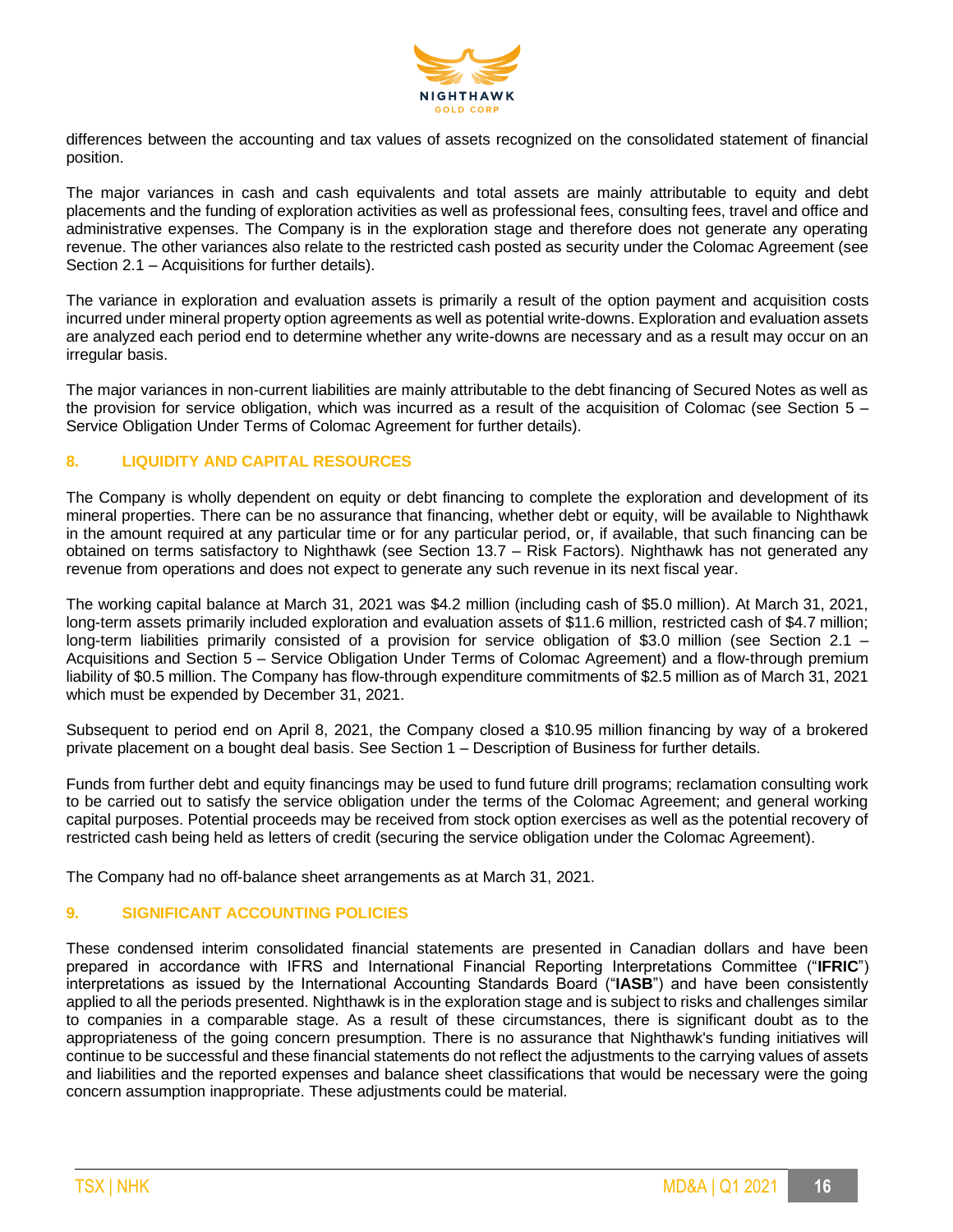

The Company's significant accounting policies are summarized in note 3 to the audited annual consolidated financial statements for the fiscal year ended December 31, 2020. The policies described below, and estimates related to them, have the most significant effect in preparation and presentation of Nighthawk's consolidated financial statements.

# *9.1 Adoption of Accounting Policies*

The Company adopted the following amendment to its accounting policies during the three months ended March 31, 2021:

## *Amendments to IAS 16, Property, Plant and Equipment - Proceeds before Intended Use*

Effective on January 1, 2022, the amendments to IAS 16 require that entities are no longer able to deduct the net proceeds from selling any items from an asset's carrying amount before it is capable of operating in the manner intended by management. Instead, the proceeds should be recognised in accordance with applicable standards and in particular applying the measurement requirements of IAS 2 for the cost of those items. The Company early adopted the amendment in January 2021. There was no impact to the current period or comparative periods presented as a result of the amendment.

# *9.2 Changes in Accounting Policies*

During the year ended December 31, 2020, the Company changed its accounting policy of capitalizing exploration and evaluation expenditures. The Company believes that expensing such costs as incurred provides more reliable and relevant financial information. It is more relevant and reliable because this policy eliminates the use of estimates and judgments regarding the valuation of exploration and evaluation expenditures and aligns the analysis to when the mineral property is considered economically and commercially viable. Costs of acquiring exploration and evaluation assets are capitalized and are subsequently measured at cost less accumulated impairment. Exploration and evaluation expenditures are expensed until it has been established that a mineral property is commercially viable. Previously, the Company capitalized these exploration and evaluation expenditure amounts. The unaudited interim consolidated statement of loss and comprehensive loss for the three months ended March 31, 2020 has been restated to reflect adjustments made as a result of this change in accounting policy and are summarized in Note 3(b) to the unaudited condensed interim financial statements for the three months ended March 31, 2021.

#### *9.3 Exploration and Evaluation Expenditures*

Exploration expenditures are the costs incurred in the initial search for mineral deposits with economic potential or in the process of obtaining more information about existing mineral deposits. Exploration expenditures typically include costs associated with prospecting, sampling, mapping, drilling and other work involved in searching for minerals.

Evaluation expenditures are the costs incurred to establish the technical and commercial viability of developing mineral deposits identified through exploration activities or by acquisition. Evaluation expenditures include the cost of:

- (i) establishing the volume and grade of deposits through drilling of core samples, trenching and sampling activities in an ore body that is classified as either a mineral resource or a proven and probable reserve;
- (ii) determining the optimal methods of extraction and metallurgical and treatment processes;
- (iii) studies related to surveying, transportation, and infrastructure requirements;
- (iv) permitting activities; and
- (v) economic evaluations to determine whether development of the mineralized material is commercially justified, including scoping, prefeasibility and final feasibility studies.

License costs paid in connection with a right to explore in an existing exploration area are expensed as incurred. Once the legal right to explore has been acquired, exploration and evaluation expenditure is charged to profit or loss as incurred, unless it is concluded that a future economic benefit is more likely than not to be realized. In evaluating if expenditures meet the criteria to be capitalized, several different sources of information are utilized. The information that is used to determine the probability of future benefits depends on the extent of exploration and evaluation that has been performed.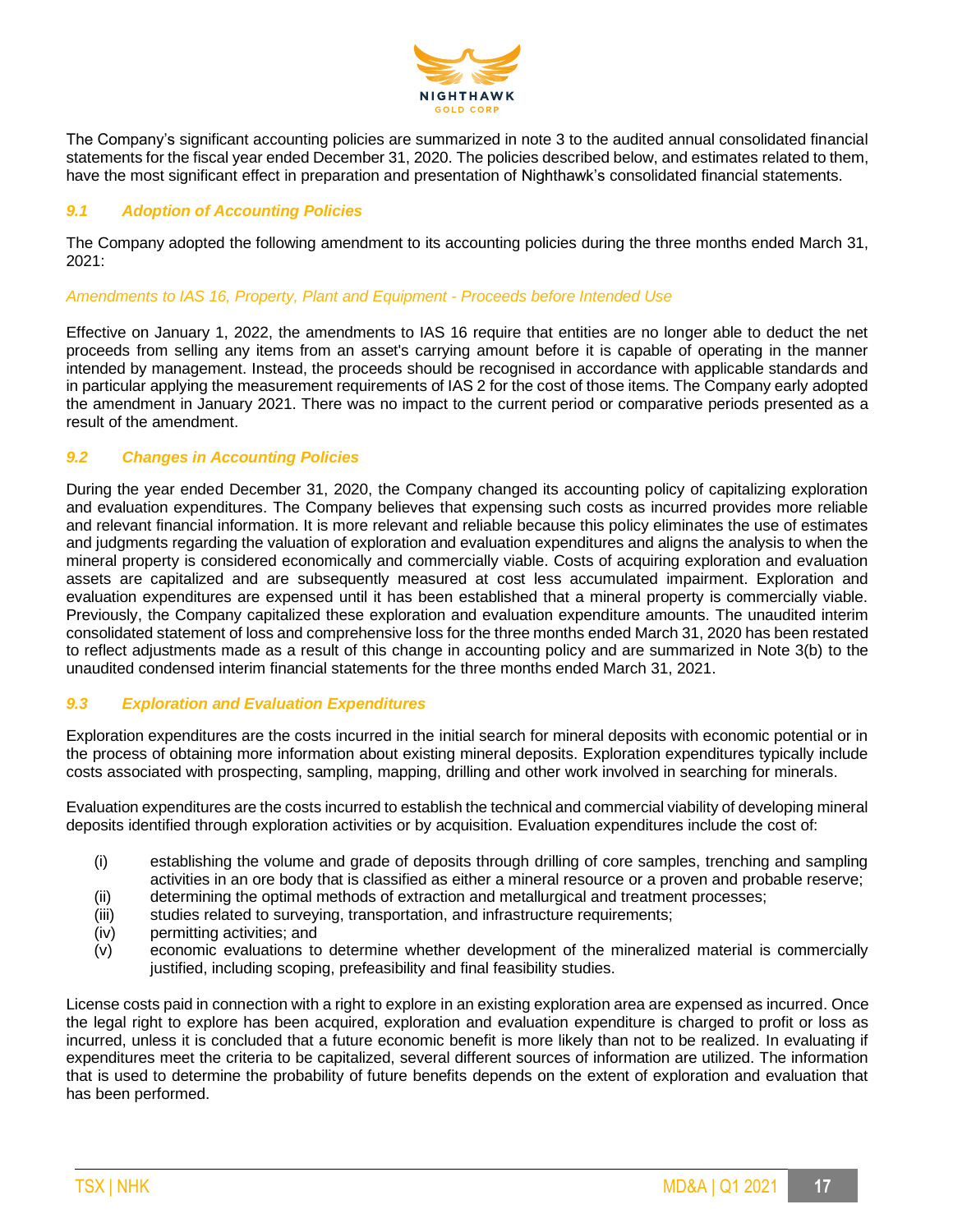

Exploration and evaluation expenditures incurred on a license where a NI 43-101 – Standards of Disclosure for Mineral Projects ("43-101") compliant resource has not yet been established are expensed as incurred until sufficient evaluation has occurred in order to establish a 43-101 compliant resource and on completion of a pre-feasibility study. Costs expensed during this phase are included in "exploration and evaluation expenses" in the consolidated statements of operations and comprehensive loss.

Costs of acquiring exploration and evaluation assets are capitalized. They are subsequently measured at cost less accumulated impairment.

Once development is sanctioned, exploration and evaluation assets are tested for impairment and transferred from "Exploration and Evaluation Assets" to "Mineral Properties and Deferred Development Costs" or "Property, Plant & Equipment" depending on the nature of the asset. No amortization is charged during the exploration and evaluation phase.

# *Mineral Properties*

Mine development costs are capitalized if management determines that there is sufficient evidence to support probability of generating positive economic returns in the future. A mineral resource is considered to have economic potential when the technical feasibility and commercial viability of extraction of the mineral resource is demonstrable considering long-term metal prices. Prior to capitalizing such costs, management determines if there is a probable future benefit that will contribute to future cash inflows, the Company can obtain the benefit and control access to it, and if the transaction or event giving rise to the benefit has already occurred.

If the Company does not have sufficient evidence to support the probability of generating positive economic returns in the future, mine development costs are expensed in the consolidated statements of operations and comprehensive loss.

## *9.4 Share-Based Payment Transactions*

The grant date fair value of share-based payment awards granted to employees is recognized as an employee expense or capitalized to exploration and evaluation assets for grants to individuals working directly on mineral properties with a corresponding increase in equity, over the period that the employees unconditionally become entitled to the awards. The amount recognized as an expense is adjusted to reflect the number of awards for which the related service and non-market vesting conditions are expected to be met, such that the amount ultimately recognized as an expense is based on the number of awards that do meet the related service and non-market performance conditions at the vesting date. For share-based payment awards with non-vesting conditions, the grant date fair value of the share-based payment is measured to reflect such conditions and there is no adjustment for differences between expected and actual outcomes. Fair values of share-based payments (including stock options) are determined based on estimated fair values at the time of grant using the Black-Scholes option pricing model.

The fair value of the amount payable to employees in respect of share appreciation rights, which are settled in cash, is recognized as an expense with a corresponding increase in liabilities, over the period that the employees unconditionally become entitled to payment. The liability is remeasured at each reporting date and at settlement date. Any changes in the fair value of the liability are recognized as personnel expense in profit or loss.

Share-based payment arrangements in which the Company receives goods or services as consideration for its own equity instruments are accounted for as equity-settled share-based payment transactions, regardless of how the equity instruments are obtained by the Company.

#### *9.5 Flow-through Shares*

The Company finances a portion of its exploration activities through the issue of flow-through shares, which transfer the tax deductibility of exploration expenditures to the investor. To the extent that the Company issues common shares to subscribers on a flow-through basis at a premium to the market value of non-flow-through common shares, any such premium is recorded as a liability on Nighthawk's consolidated statement of financial position at the time of subscription. This liability is reduced, on a pro-rata basis, as the Company fulfills its expenditure renunciation obligation associated with such flow-through share issuances, with an offsetting amount recognized as income.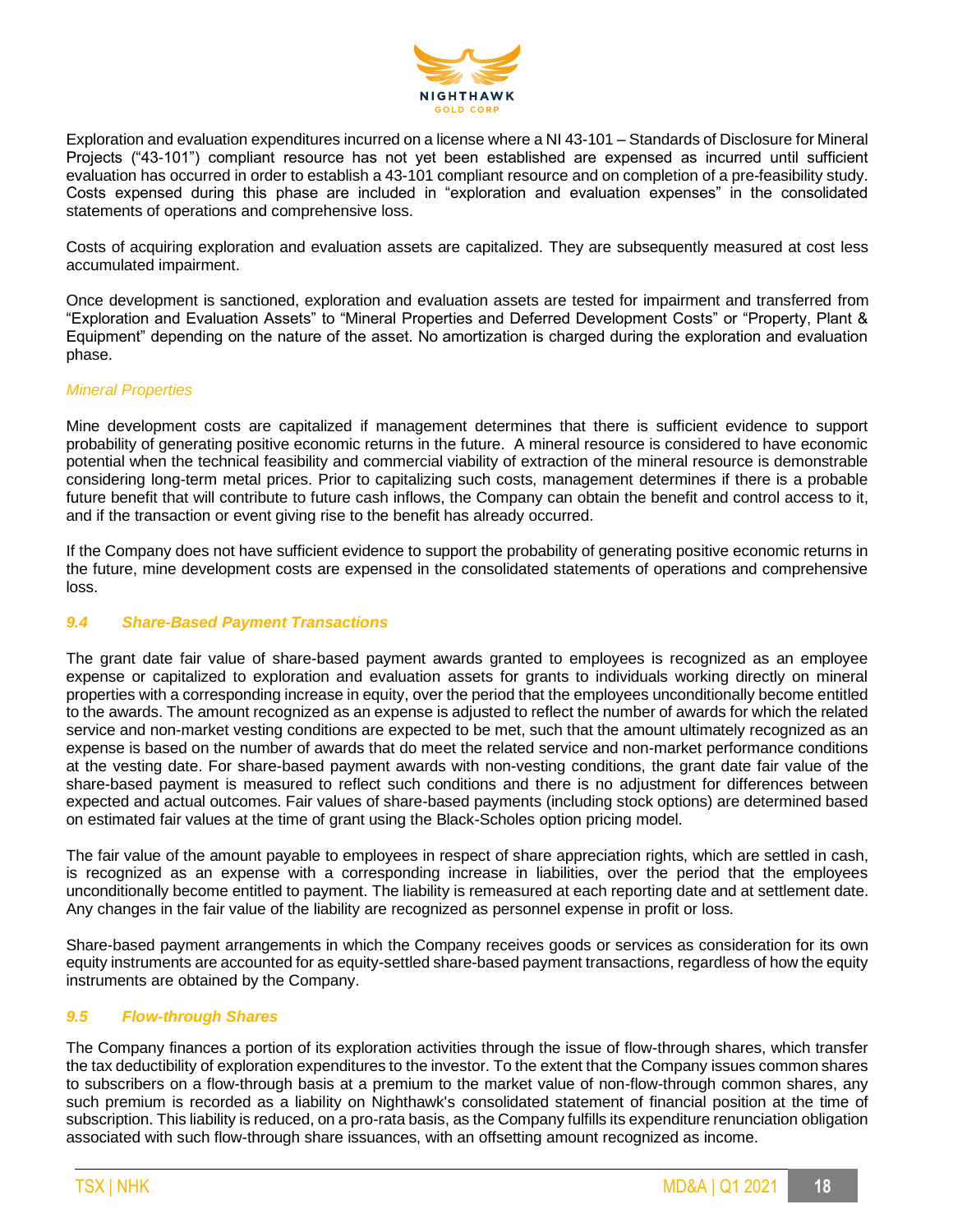

A deferred income tax liability equal to the tax value of flow-through expenditures renounced is recognized once the Company has fulfilled its obligations associated with the renunciation of the related flow-through expenditures. In respect of a retrospective renunciation, such obligation is considered to have been fulfilled once related renunciation filings have been made with the appropriate taxation authorities. In respect of prospective renunciation (i.e. a lookback renunciation), the obligation is considered to be fulfilled once related flow-through expenditures have been incurred.

## **10. CRITICAL ACCOUNTING ESTIMATES AND SIGNIFICANT JUDGEMENTS**

The preparation of the condensed interim consolidated financial statements requires management to make certain estimates and assumptions that affect the reported amounts of assets and liabilities at the date of the financial statements and reported amounts of revenues and expenses during the reporting period. Actual outcomes could differ from these estimates. The condensed interim consolidated financial statements include estimates, which by their nature are uncertain. The impacts of such estimates are pervasive throughout the consolidated financial statements, and may require accounting adjustments based on future occurrences. Revisions to accounting estimates are recognized in the period in which the estimate is revised and future periods if the revision affects both current and future periods. These estimates are based on historical experience, current and future economic conditions and other factors, including expectations of future events that are believed to be reasonable under the circumstances.

The Company has identified the following areas where estimates, assumptions and judgments are made and where actual results may differ from the estimates under different assumptions and conditions and may materially affect financial results of the Company's consolidated statements of financial position reported in future periods.

#### *10.1 Significant Accounting Estimates*

#### *Share-Based Payments*

The determination of the fair value of stock options or warrants using the Black-Scholes option pricing model, requires the input of highly subjective assumptions, including the expected price volatility. Changes in the subjective input assumptions could materially affect the fair value estimate.

#### *Reclamation Provision*

The Company assesses its reclamation and remediation provisions annually or when new material information is available. The amounts recorded for reclamation and remediation provisions are based on estimates prepared by third party environmental specialists, if available, or by persons within the Company who have the relevant skills and experience. These estimates are based on remediation activities required by environmental laws, the expected timing of cash flows, and the pre-tax risk-free interest rates on which the estimated cash flows have been discounted. These estimates also include an assumption of the rate at which costs may inflate in future periods. Actual results could differ from these estimates. The estimates are related to the nature, cost and timing of the work to be completed, and may change with future changes to costs, environmental laws and regulations and remediation practices.

#### *10.2 Significant Accounting Judgments*

#### *Going Concern*

These condensed interim consolidated financial statements have been prepared on a going concern basis and do not reflect the adjustments to the carrying values of assets and liabilities and the reported expenses and balance sheet classifications that would be necessary if the Company were unable to realize its assets and settle its liabilities as a going concern in the normal course of operations. Management has applied judgment in the assessment of the Company's ability to continue as a going concern, considering all available information, and concluded that the going concern assumption is appropriate for a period of at least twelve months following the end of the reporting period. Given the judgment involved, actual results may lead to a materially different outcome.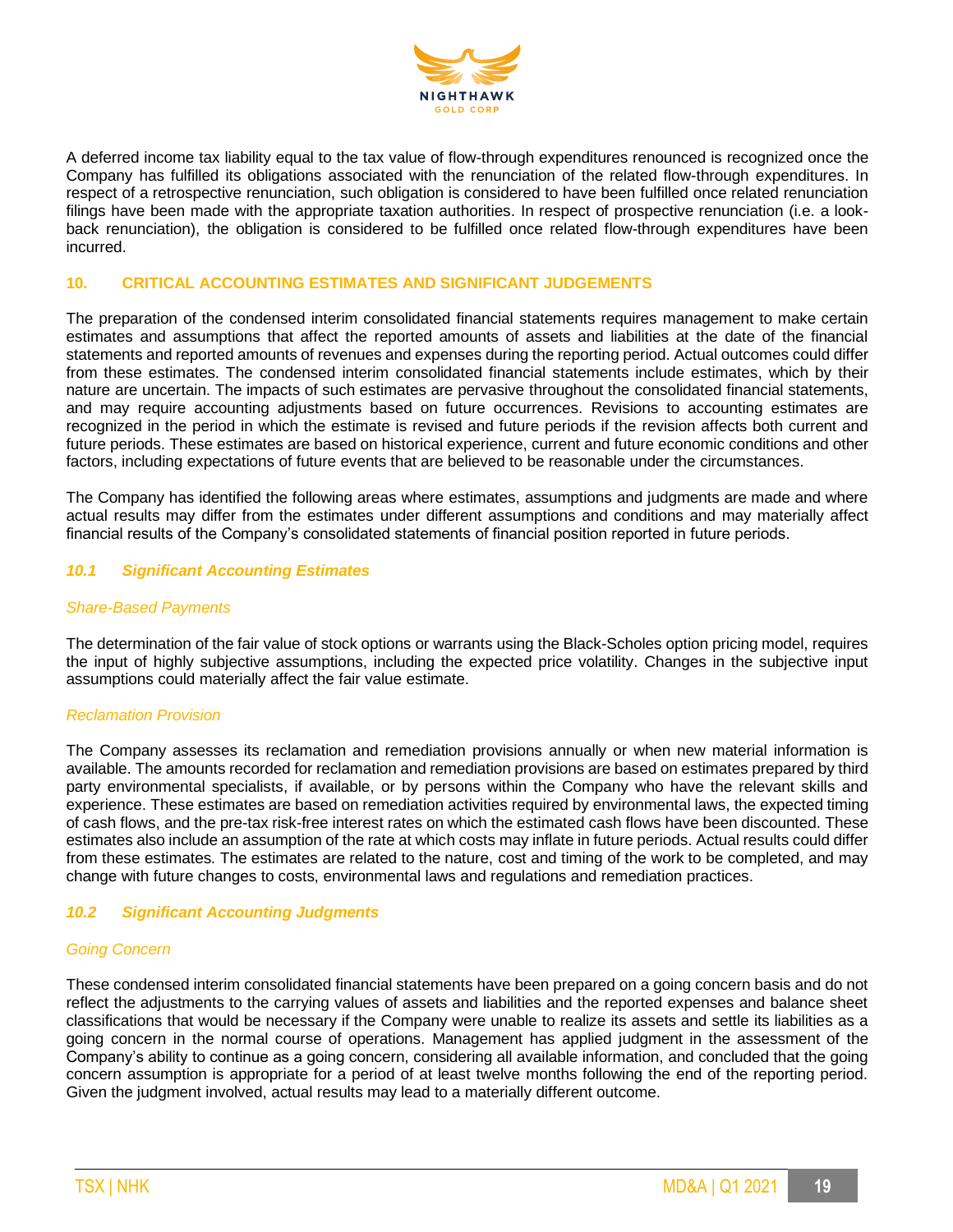

## *Exploration and Evaluation Expenditures*

The application of the Company's accounting policy for exploration and evaluation expenditure requires judgment to determine whether future economic benefits are likely, from either future exploitation or sale, or whether activities have not reached a stage that permits a reasonable assessment of the existence of reserves.

# *Current and Deferred Taxes*

Tax regulations are very complex and changing regularly. As a result, the Company is required to make judgments about the tax applications, the timing of temporary difference reversals, and the estimated realization of tax assets. Also, all tax returns are subject to further government's reviews, with the potential reassessments. All those facts can impact current and deferred tax provisions, deferred tax assets and liabilities, and operation results.

# **11. ACCOUNTING ISSUES**

# *11.1 MANAGEMENT OF CAPITAL RISK*

The objective when managing capital is to safeguard Nighthawk's ability to continue as a going concern, so that it can continue to provide adequate returns to shareholders, benefits to other stakeholders and to have sufficient funds on hand to meet its exploration and development plans to ensure the ongoing growth of the business.

The Company considers its shareholders' equity, cash and equivalents as capital, manages the capital structure, and makes adjustments to it in light of changes in economic conditions and the risk characteristics of the underlying assets. In order to maintain or adjust capital structure, the Company may issue new shares through private placements, repurchase shares, sell assets, incur debt, or return capital to shareholders. The working capital balance at March 31, 2021 was \$4.2 million (including cash of \$5.0 million). The timing and extent of the future drill programs may depend on its ability to further access the capital markets in order to raise the necessary funds required to carry out such a program. Actual funding requirements may vary from those planned due to a number of factors, including the progress of exploration and development activities. Due to the cyclical nature of the industry, there is no guarantee that when the Company needs to raise capital, there will be access to funds at that time and there is no assurance that funding initiatives will continue to be successful to fund its future exploration activities.

# *11.2 MANAGEMENT OF FINANCIAL RISK*

The Company is exposed to various financial instrument risks and assesses the impact and likelihood of this exposure. These risks include fair value of financial instruments and commodity price risk. Where material, these risks are reviewed and monitored by the Board of Directors and they are more fully described in note 13 to the unaudited condensed interim consolidated financial statements for the three months ended March 31, 2021.

#### **12. OUTSTANDING SHARE DATA**

|                                                                                                                                                                                                  | <b>Number of Shares</b>                        |
|--------------------------------------------------------------------------------------------------------------------------------------------------------------------------------------------------|------------------------------------------------|
| Common shares outstanding – December 31, 2020                                                                                                                                                    | 51,051,500                                     |
| Shares issued for option payment on Kim & Cass Property                                                                                                                                          | 340,000                                        |
| Common shares outstanding - March 31, 2021                                                                                                                                                       | 51,391,500                                     |
| Bought deal brokered private placement<br>Shares issued upon vesting of share units                                                                                                              | 9.165.000<br>50,000                            |
| Common shares outstanding - May 17, 2021                                                                                                                                                         | 60,606,500                                     |
| Unexercised stock options (avg exercise \$1.86)<br>Unexercised warrants (August 20, 2021 expiry, exercise \$2.00)<br>Unexercised warrants (April 8, 2023 expiry, exercise \$1.35)<br>Share units | 5,043,500<br>1,335,796<br>3,666,000<br>686,500 |
| Fully diluted common shares outstanding – May 17, 2021                                                                                                                                           | 71,338,296                                     |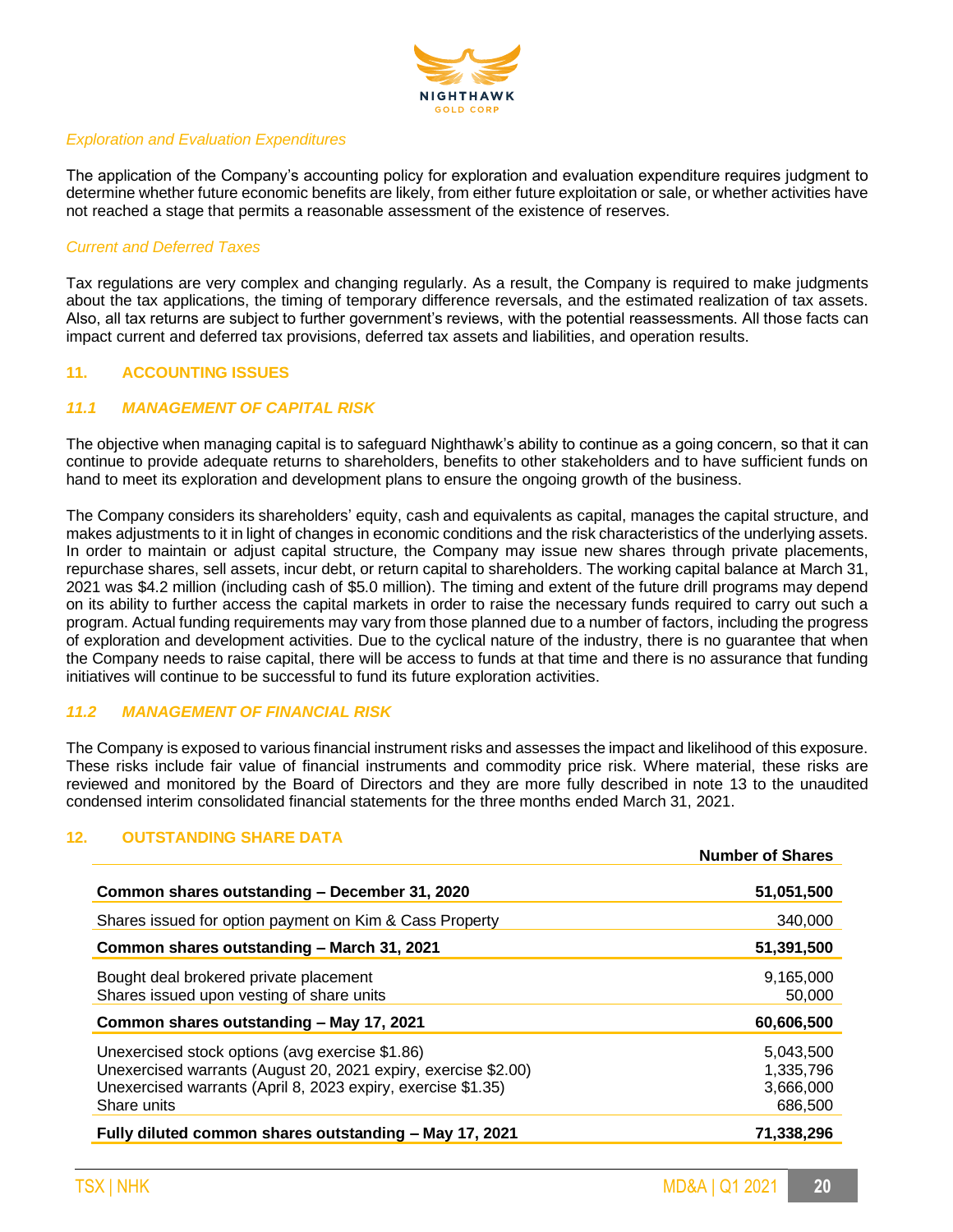

# *12.1 COMMON SHARES*

The Company has authorized share capital consisting of an unlimited number of common shares.

# *12.2 STOCK OPTIONS*

Nighthawk has a stock option plan (the "**Plan**") under which stock options may be granted to Directors, Officers, employees, consultants and consultant companies. The Plan: (i) provides that the number of common shares reserved for issuance, within a one year period, to any one optionee, shall not exceed 5% of the outstanding common shares; (ii) provides the maximum number of common shares reserved for issuance pursuant to options granted to insiders may not exceed 10%; (iii) and contains other provisions to ensure the Plan is compliant with stock exchange regulations. The options granted vest immediately or as otherwise determined by the Board of Directors.

During the three months ended March 31, 2021, 250,000 stock options were granted. The following stock options remained outstanding at March 31, 2021:

| <b>Grant date</b>  | <b>Options</b><br>outstanding | <b>Options</b><br>exercisable | <b>Exercise</b><br>price | <b>Weighted average</b><br>remaining life (Years) |
|--------------------|-------------------------------|-------------------------------|--------------------------|---------------------------------------------------|
| June 8, 2016       | 466,000                       | 466,000                       | \$1.25                   | 0.2                                               |
|                    |                               |                               |                          |                                                   |
| July 4, 2016       | 90,000                        | 90,000                        | \$1.85                   | 0.3                                               |
| March 20, 2017     | 800,000                       | 800,000                       | \$4.00                   | 0.9                                               |
| September 19, 2018 | 761,000                       | 761,000                       | \$2.00                   | 2.3                                               |
| December 10, 2019  | 401.500                       | 401.500                       | \$2.10                   | 3.5                                               |
| October 5, 2020    | 75.000                        | 75,000                        | \$1.30                   | 4.5                                               |
| December 2, 2020   | 500,000                       | 125,000                       | \$1.26                   | 4.7                                               |
| January 1, 2021    | 250,000                       | 62,500                        | \$1.32                   | 4.8                                               |
|                    | 3,343,500                     | 2,781,000                     | \$2.20                   | 2.4                                               |

Subsequent to period end on April 14, 2021, the Company granted 1.7 million stock options having an exercise price of \$1.17 expiring in five years from the date of grant.

#### *12.3 SHARE UNIT PLAN*

The Share Unit Plan provides for the issuance of share units to employees, directors, officers, consultants, and management company employees of Nighthawk. Share units are units created by means of an entry on the books of Nighthawk representing the right to receive one common share (subject to adjustments) issued from treasury per share unit. The number of share units granted and any applicable vesting conditions are determined in the discretion of the Board of Directors (or a committee thereof) on the date of grant. In granting share units, the Board of Directors (or a committee thereof) may include other terms, conditions, and/or vesting criteria which are not inconsistent with the Share Unit Plan. Share units are settled by way of issuance of common shares from treasury as soon as practicable following the maturity date in accordance with the Share Unit Plan.

The Company granted 125,000 share units during the three months ended March 31, 2021. Compensation for the three months ended March 31, 2021 with respect to share units was \$119,111 (three months ended March 31, 2020 - \$50,111) and was recorded as stock-based compensation in the statement of loss and comprehensive loss.

As at March 31, 2021, there were 736,500 share units outstanding (March 31, 2020 – 286,500). Subsequent to period end, 50,000 share units vested. As at the date of this MD&A, there were 686,500 share units outstanding.

#### **13. OTHER INFORMATION**

#### *13.1 CONTRACTUAL COMMITMENTS*

Nighthawk does not have any commitments for material exploration expenditures, although it may acquire other properties and enter into other joint venture agreements in accordance with its business plan.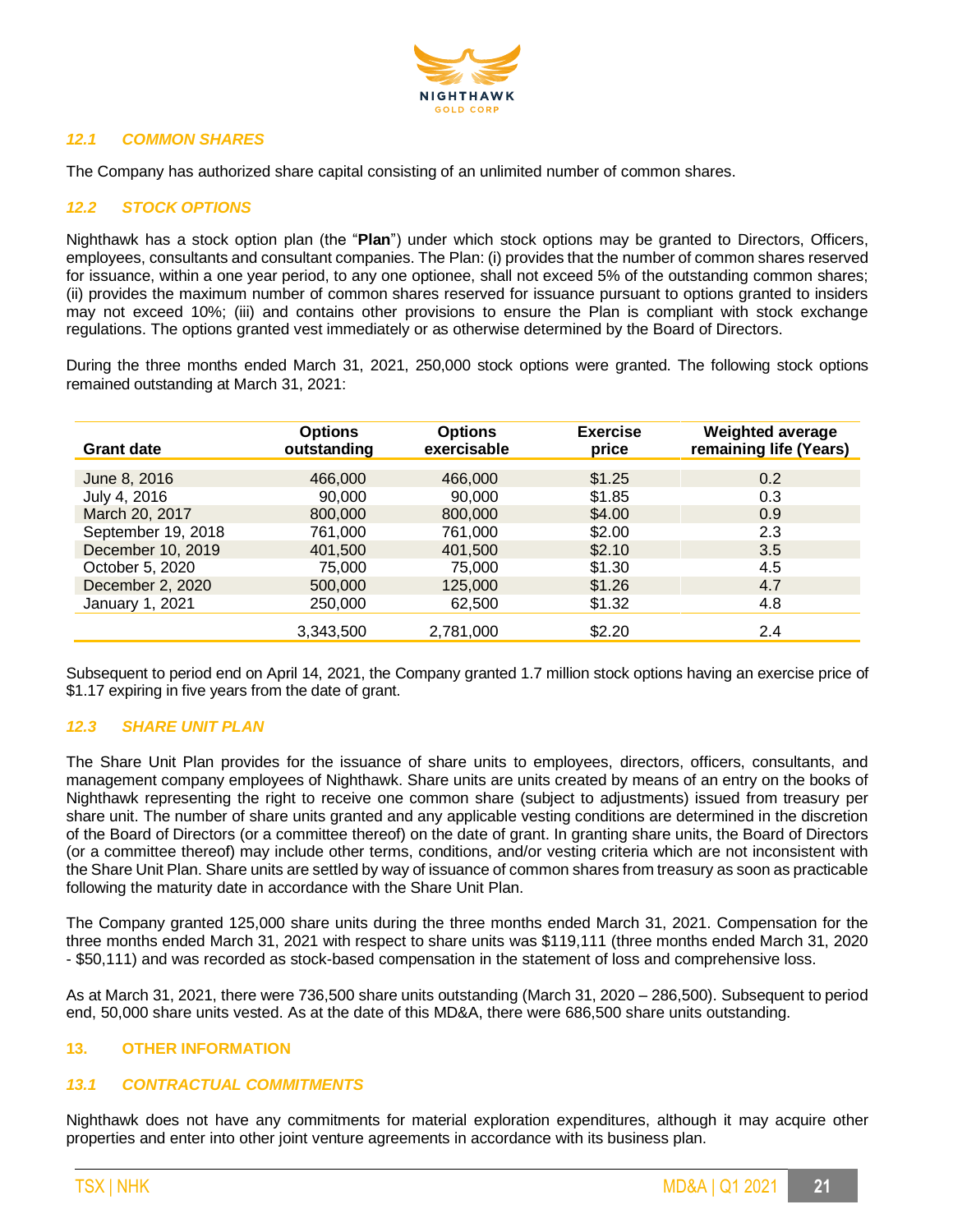

Nighthawk committed to perform reclamation services on three other sites within the Indin Lake Gold Property land package which are the responsibility of AANDC, being the Diversified, Chalco Lake, and Spider Lake sites. In consideration for the conveyance of the Colomac claims and leases, the Company committed to perform reclamation services on three other sites within the Indin Lake Gold Property land package which are the responsibility of AANDC, as further described in Section 2.1 – Acquisitions. At December 31, 2020, the remaining service obligation was \$3.0 million. At any time, the Company may terminate its service obligation but as a consequence would relinquish any amount of the Colomac GIC still being held as security against the Colomac LOC's at that time.

Upon acquisition of the Damoti, the Damoti Reclamation Obligation existed. At the time of acquisition, the estimated cost of the Damoti Reclamation Obligation could not be reliably measured. Nighthawk has since carried out environmental assessments using a third party specialist and estimated the cost of the Damoti Reclamation Obligation to be \$0.4 million. The Company posted two irrevocable standby letters of credit with a Canadian chartered bank in the amount of \$0.5 million to provide security under its land use permit and water access licence for the Damoti Reclamation Obligation as well as with respect to its exploration activities relating to the Indin Lake Gold Property.

As of March 31, 2021, the Company had \$2.5 million of flow-through expenditure obligations.

#### *13.2 SUBSEQUENT EVENTS*

Subsequent to period end on April 8, 2021, the Company closed a \$10.95 million brokered private placement on a bought deal basis. See Section 1 – Description of Business for further details.

Subsequent to period end on April 14, 2021, the Company granted 1.7 million stock options having an exercise price of \$1.17 expiring in five years from the date of grant.

# *13.3 DISCLOSURE CONTROLS AND PROCEDURES*

The Chief Executive Officer and Chief Financial Officer have evaluated the effectiveness of the design and operation of disclosure controls and procedures as of March 31, 2021. Based on this evaluation, the Chief Executive Officer and Chief Financial Officer have concluded that disclosure controls and procedures are effective to ensure that information required to be disclosed in reports filed or submitted under Canadian securities legislation are reported within the time periods specified in those rules.

#### *13.4 INTERNAL CONTROL OVER FINANCIAL REPORTING*

The Chief Executive Officer and Chief Financial Officer are responsible for establishing and maintaining adequate internal control over financial reporting. Under the supervision of the Chief Financial Officer, internal control over financial reporting is a process designed to provide reasonable assurance regarding the reliability of financial reporting and the preparation of financial statements for external purposes in accordance with IFRS. There has been no change in internal control procedures during the three months ended March 31, 2021 that would materially affect, or reasonably likely to materially affect, the internal control over financial reporting.

#### *13.5 LIMITATIONS OF CONTROLS AND PROCEDURES*

The Chief Executive Officer and Chief Financial Officer believe that any disclosure controls and procedures or internal controls over financial reporting, no matter how well conceived and operated, can provide only reasonable, not absolute, assurance that the objectives of the control system are met. Further, the design of a control system must reflect the fact that there are resource constraints, and the benefits of controls must be considered relative to their costs. Because of the inherent limitations in all control systems, they cannot provide absolute assurance that all control issues and instances of fraud, if any, within the Company have been prevented or detected. These inherent limitations include the realities that judgments in decision making can be faulty, and that breakdowns can occur because of simple error or mistake. Additionally, controls can be circumvented by the individual acts of some persons, by collusion of two or more people, or by unauthorized override of the control. The design of any systems of controls also is based in part upon certain assumptions about the likelihood of future events, and there can be no assurance that any design will succeed in achieving its stated goals under all potential future conditions. Accordingly, because of the inherent limitations in a cost effective control system, misstatements due to error or fraud may occur and not be detected.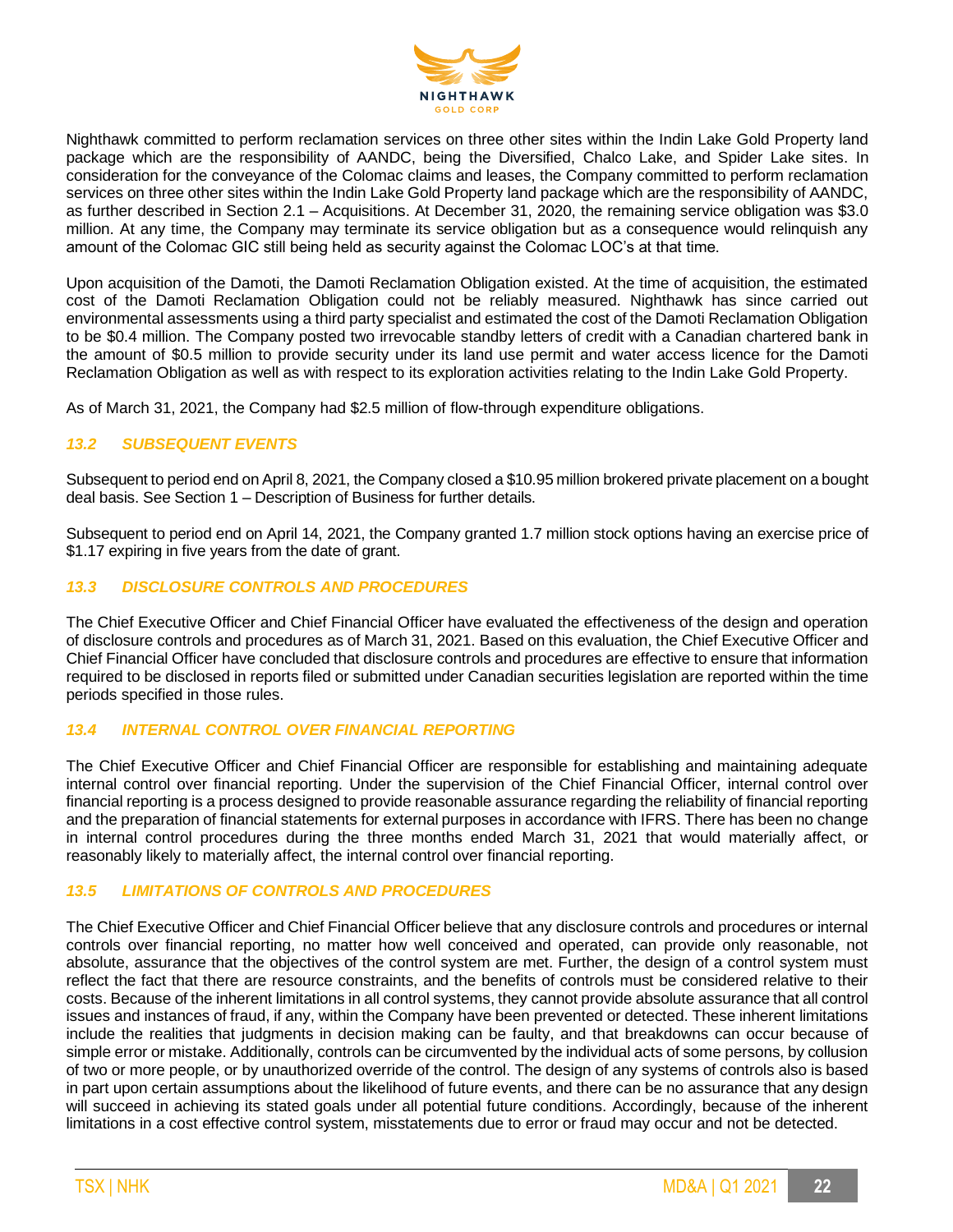

## *13.6 RELATED PARTY TRANSACTIONS*

Transactions for the three months ended March 31, 2021 are disclosed and explained in note 12 to the audited consolidated financial statements which accompanies this MD&A.

During the three months ended March 31, 2021, Nighthawk paid geological consulting fees of \$20,000 (three months ended March 31, 2020 - \$60,000) to Byron Geological Inc., a company controlled by Dr. Michael Byron, the former Chief Executive Officer and a Director of Nighthawk. At March 31, 2021, the balance owed was \$nil (December 31, 2020 - \$nil).

During the three months ended March 31, 2021, Nighthawk paid financial consulting fees of \$nil (three months ended March 31, 2020 - \$30,000) to 2245448 Ontario Inc., a company controlled by Michael Leskovec, the Chief Financial Officer of Nighthawk. At March 31, 2021, the balance owed was \$nil (December 31, 2020 - \$nil).

During the three months ended March 31, 2021, the Company paid rent and office costs of \$nil (three months ended March 31, 2020 - \$14,640) to 1249687 Ontario Ltd., a company controlled by Brent Peters, a former director of the Company and to 2756189 Ontario Inc., a company controlled by Northfield Capital Corporation. At March 31, 2021, the balance owed was \$nil (December 31, 2020 - \$nil).

During the three months ended March 31, 2021, the Company paid rent and office costs of \$15,057 (three months ended March 31, 2020 - \$nil) to 2756189 Ontario Inc., a company controlled by Northfield Capital Corporation, a shareholder of Nighthawk and a company with a common director (Morris Prychidny) and officer (Michael Leskovec). At March 31, 2021, the balance owed was \$nil (December 31, 2020 - \$nil).

# *13.7 RISK FACTORS*

Nighthawk is in the exploration stage and is subject to the risks and challenges similar to other companies in a comparable stage. Other than the risks relating to reliance on financing previously discussed, as well as those discussed elsewhere in this MD&A, the Company is subject to a number of risks and uncertainties which are not discussed in this MD&A. To properly understand such risks, readers are directed to the Company's AIF for the year ended December 31, 2020 under the heading "Risk Factors", which is incorporated by reference into this MD&A. The AIF is available on SEDAR [\(www.sedar.com\)](http://www.sedar.com/).

#### *13.8 CORPORATE GOVERNANCE*

The Board of Directors follow corporate governance policies to ensure transparency and accountability to shareholders. The Audit Committee fulfills its role of ensuring the integrity of the reported information through its review of the interim and audited annual consolidated financial statements prior to their submission to the Board of Directors for approval.

#### *13.9 ADDITIONAL INFORMATION*

Additional information regarding the Company, including the AIF for the fiscal year ended December 31, 2020, can be found at [www.nighthawkgold.com](http://www.nighthawkgold.com/) and [www.sedar.com.](http://www.sedar.com/)

#### *13.10 FORWARD-LOOKING INFORMATION*

This report may contain "forward-looking information" within the meaning of applicable Canadian securities legislation. Forward-looking information including predictions, projections and forecasts, includes, but is not limited to, information with respect to the Company's continued exploration programs (including size and budget) and the ability to advance targets and conduct enough drilling to produce NI 43-101 compliant resource estimates, and the timing and results thereof; the ability to conduct additional metallurgical test-work and the timing and results thereof; the ability to raise the necessary capital on acceptable terms in order to conduct exploration programs including mapping, prospecting and drilling activities and identify new targets in future years, as well as any intention to expand these programs in the future.